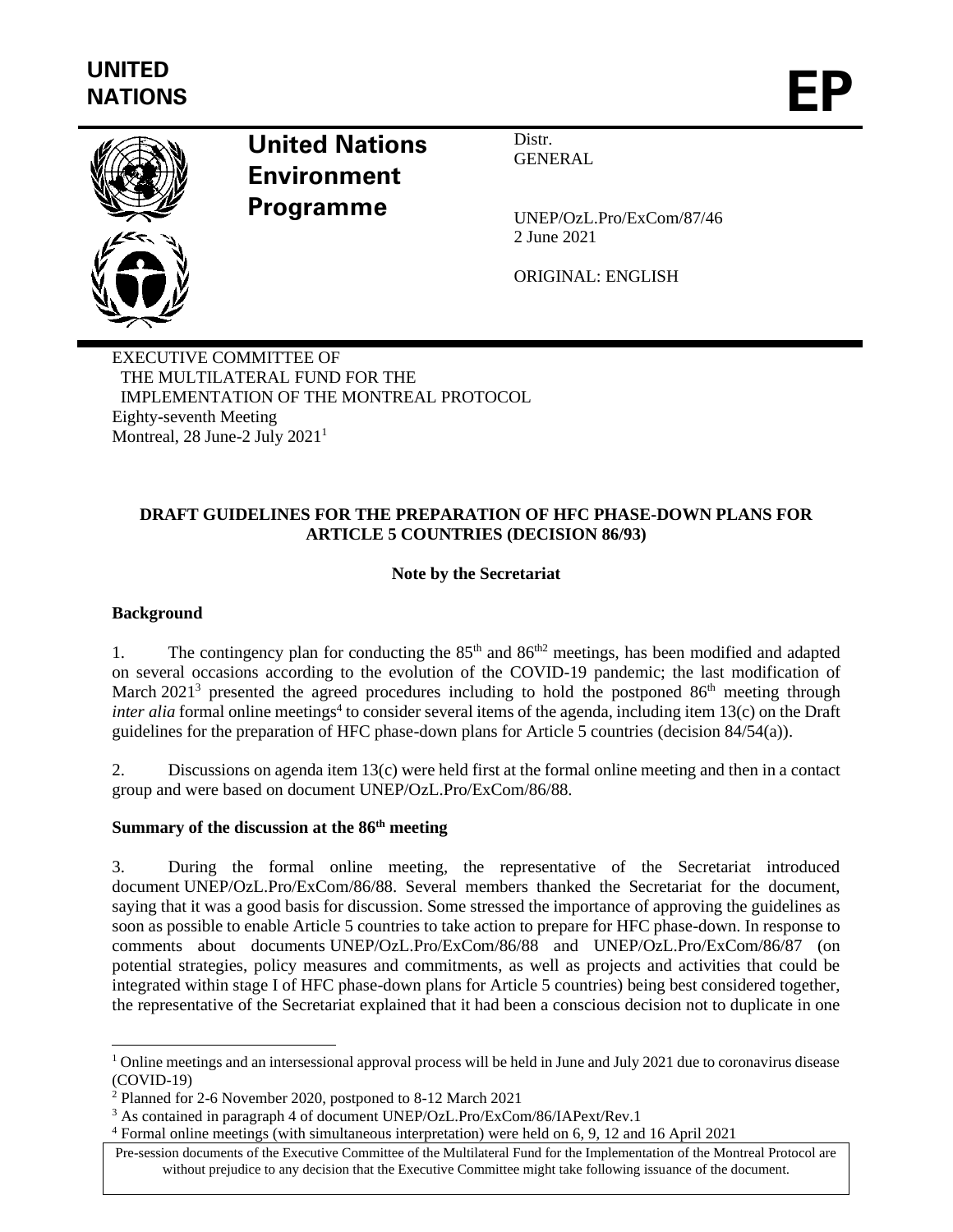document items discussed in the other. Document UNEP/OzL.Pro/ExCom/86/88 prioritized the consideration of funding levels to enable countries to initiate their work on HFC phase-down.

4. Several members underscored the need for an integrated approach to HCFC phase-out and HFC phase-down in order to avoid overlap or duplication, maximize synergies and to ensure the most efficient use of Multilateral Fund resources. One member noted the absence from the draft decision of any mention of a comprehensive strategy for meeting the Montreal Protocol compliance targets for HCFCs and HFCs; another member pointed out that the possibility of "discounting" those HFC-related activities that had been previously funded, such as surveys and enabling activities. One member proposed that the Secretariat prepare a document comparing the preparation process for HPMPs with the proposed process for preparation of HFC phase-down plans.

5. Several members stressed the importance of identifying and including in the phase-down plans the multiple sectors and subsectors using HFCs in a country, despite the predominance in the document of the refrigeration servicing sector. One member emphasized the need for a thorough understanding of each sector, through work with experts in customs, toxicity, flammability and safety. One member suggested the addition of text on opportunities for enhancing energy efficiency and the inclusion of a description of institutional actors in relation to the promotion of energy efficiency in the refrigeration and air-conditioning sector. Another member, however, recalled that energy efficiency was not a compliance issue and, if demands were made on Article 5 countries, non-Article 5 countries should be held to the same standards; he also stated that data gathered by Article 5 countries and non-Article 5 countries should be compatible. Another member said that data collection should build on lessons learned from HCFC phase-out and, in cases where HFC projects were approved in the absence of a starting point for aggregate reductions in HFC consumption, an approach similar to that used under the HPMPs could be followed. Other members supported the idea of some individual HFC investment projects proceeding in advance of finalization of the HFC phase-down plan, as had occurred in relation to HCFCs.

6. One member suggested making a more substantive reference in the draft decision to the commitment by Governments to ensuring limits on the growth in HFC consumption and sustaining over time the phase-out of HFCs achieved. On this issue, one member said that it must be recognized that the action taken by each country would depend on the conditions in that country, the progress made and the accessibility and use of alternatives; while another member confirmed the need for flexibility in the interpretation of demonstration of commitment. One member requested additional information, including on alternatives and not-in-kind technologies, and proposed that the guidelines take into account not only the availability of alternatives, but also their accessibility.

7. A few members stressed the need to ensure that the name of the HFC phase-down plans, and its abbreviation, was succinct and sufficiently different from "HCFC phase-out management plan" and "HPMP". One member suggested that they be called "Kigali implementation plans" (KIPs), while other members mentioned that HFC should be part of the name, and suggested alternatives such as "Kigali HFC management plan" (KHMP) or "HFC implementation plan" (HIP).

8. The representative of the Secretariat clarified that the inclusion of assistance for the development of legislation, policies and regulations in the funding for the preparation of an overarching strategy was an approach similar to that employed for the HPMPs.

9. As the discussion could not be concluded during the formal online meeting, the Committee agreed to establish a contact group to consider the matter further. Reporting back to the Executive Committee, the convener of the contact group said that the group had been unable to reach consensus on the draft guidelines. He expressed his personal view that the Committee could adopt, on an interim basis, the draft guidelines as originally proposed by the Secretariat to enable the Committee to move forward in a uniform way with the requests for funding for the preparation of HFC phase-down projects already submitted, on the understanding that the level of funding approved would be adjusted, if necessary, at a subsequent meeting.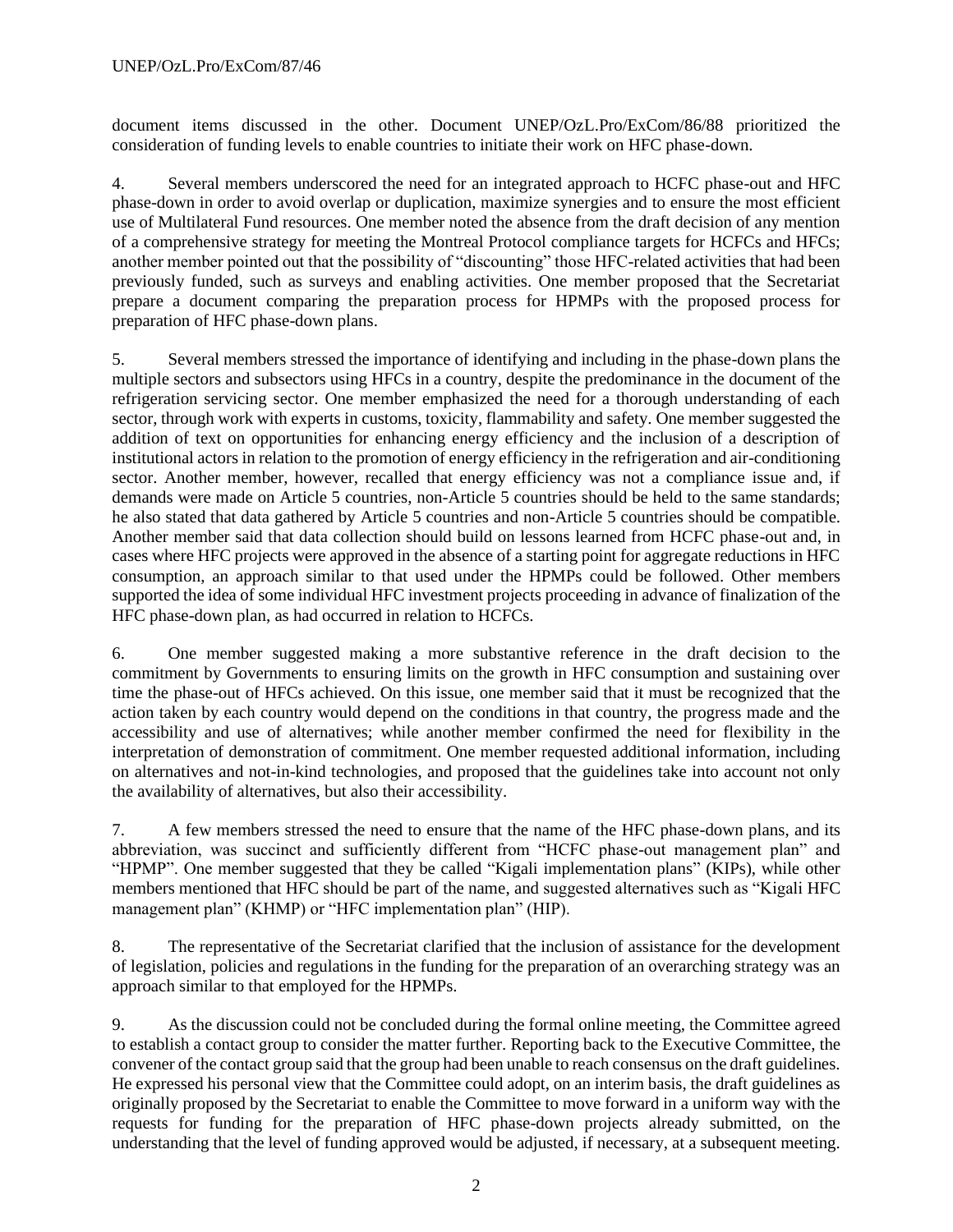10. Subsequently, the Governments of Australia and the United States of America submitted a draft decision that proposed further discussion of the draft guidelines at the  $87<sup>th</sup>$  meeting and, in the interim, in the absence of adopted guidelines, the provision, on an exceptional basis, of advance funding of US \$50,000 to countries that had submitted requests for funding for the preparation of HFC phase-down plans.

11. Several members said that they preferred the proposal by the convener of the contact group on the interim use of the guidelines proposed by the Secretariat. One of them said that the proposal by Australia and the United States of America had arrived very late and that their delegation had not had time to confer. Another member commented that the uniform sum of US \$50,000 represented a highly variable percentage of the overall funding being requested by each country, and thus the approach was inequitable. One member supported the proposal to provide advance funding, as a way of keeping up the momentum ahead of the 87<sup>th</sup> meeting.

12. Several members stressed the imperative of adopting guidelines at the 87<sup>th</sup> meeting. One member underlined the importance of allocating sufficient time for the discussions at that meeting, to allow that to happen. Another member proposed the discussions build on the work on the guidelines already undertaken by the contact group. The Executive Committee decided to continue consideration of the draft guidelines for the preparation of HFC phase-down plans for Article 5 countries at its  $87<sup>th</sup>$  meeting, on the basis of the working document produced by the contact group formed at the 86<sup>th</sup> meeting, as contained in Annex XLVII to the report of the meeting (decision 86/93).

# **Discussions at the 87th meeting**

13. To facilitate the discussion and in line with decision 86/93, the Secretariat has prepared the present Note which contains:

- (a) The working document produced by the contact group on the draft guidelines for the preparation of HFC phase-down plans that was established at the 86<sup>th</sup> meeting, and reproduced below.
- (b) The write-up of the discussion on the matter during the  $86<sup>th</sup>$  meeting (extracted from the advance version of the Report of the  $86<sup>th</sup>$  meeting of the Executive Committee<sup>5</sup>), reproduced in Annex I to the present document; and
- (c) The document on the matter (UNEP/OzL.Pro/ExCom/86/88) presented at the  $86<sup>th</sup>$  meeting, and attached to the present document.

### **Working document**

14. The working document produced by the contact group on the draft guidelines for the preparation of HFC phase-down plans is presented below:

"The Executive Committee may wish:

- (a) To note document UNEP/OzL.Pro/ExCom/86/88 on the draft guidelines for the preparation of HFC phase-down plans [Kigali/HFC implementation plan/KHMP] for Article 5 countries;
- (b) To include in the funding for the preparation of an overarching strategy for stage I of the HFC phase-down assistance [building upon HCFC phase-out management plans (HPMPs)] for:

<sup>5</sup> UNEP/OzL.Pro/ExCom/86/100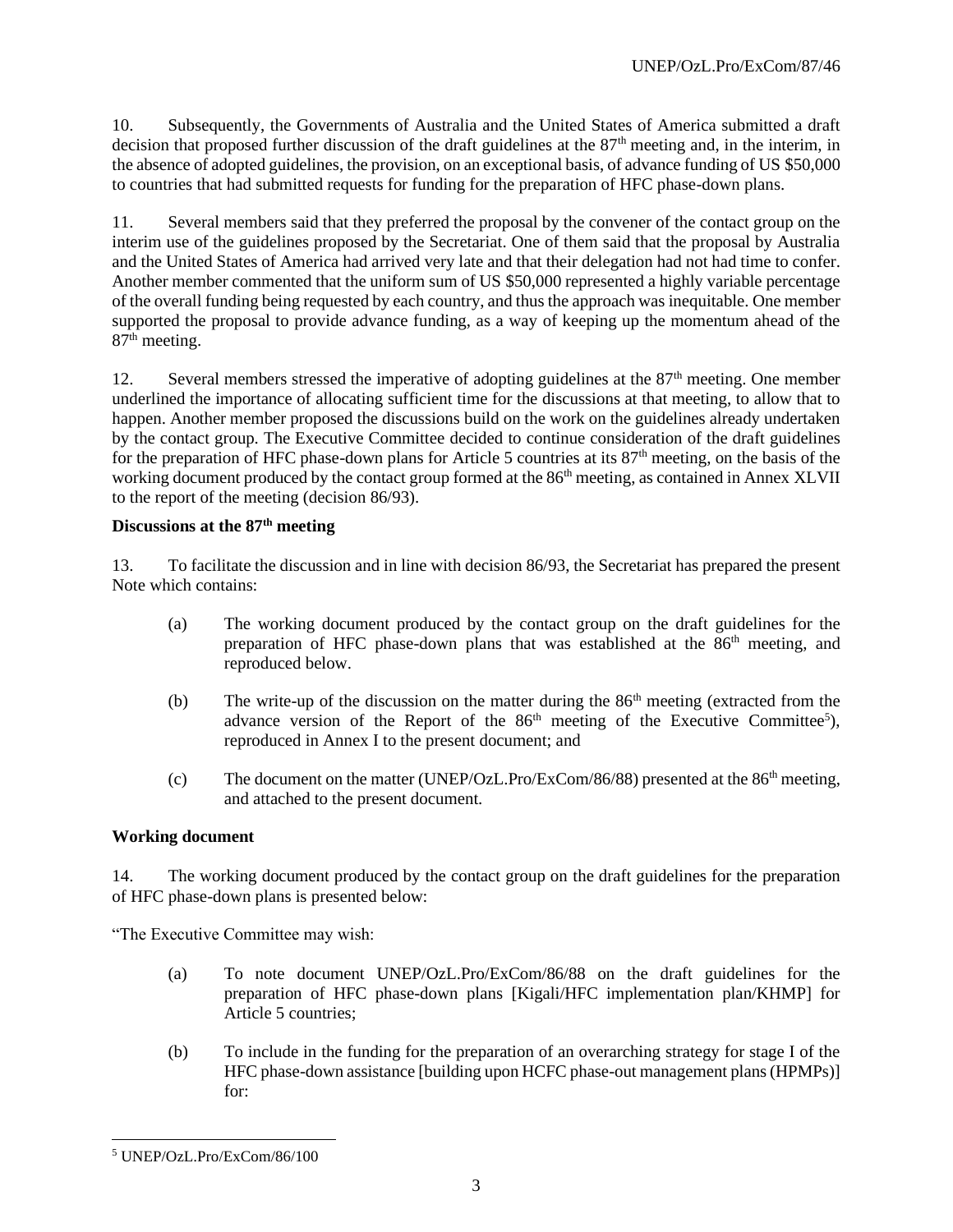- (i) [An overview of] [Updating] [Extending the existing] [The development] of legislation, policies and regulations [for import/export] as required to extend the existing operational import/export licensing and quota systems to controlled substances under Annex F (HFCs) of the Montreal Protocol, and [to ensure limits [to prevent growth] including measures for reduction in HFC consumption sustained over time] on growth or reductions in HFC consumption that were sustained over time;
- (ii) The carrying out of a survey of HFC consumption [and production where applicable] and their sectoral distribution [taking into account previous surveys conducted], and [comprehensive] surveys, [and national inventory] of enterprises in the manufacturing and servicing sectors, with analysis of the data to estimate the HFC baselines for compliance;
- (iii) The development and finalization of the overarching strategy for stage I of the HFC phase-down plan to address the freeze and 10 per cent reduction in HFC consumption [taking into account the potential efficiency of integrated and parallel implementation with HPMPs];
- (iv) The development of a strategy and plan of action related to the refrigeration servicing sector [taking into account the potential efficiency and opportunities for synergies of integrated and parallel implementation with HPMPs] particularly for those Article 5 countries where the majority of the HFC consumption is in this sector;
- (v) [Integrated compliance strategy (UNEP/OzL.Pro/ExCom/86/87);]
- (vi) [Description of national initiatives, framework, actors and institutional capacity to enhance energy efficiency in the refrigeration and air-conditioning sector;]
- (c) To provide funding [to Article 5 countries that have ratified Kigali Amendment] for the elements described in sub-paragraph (b)(i) to (iv) above as specified in the table below, based on the country's HCFC consumption baseline:

| HCFC baseline (ODP tonnes)      | Funding for preparation of stage I of the HFC<br>phase-down plan (US \$) |
|---------------------------------|--------------------------------------------------------------------------|
| Below 1                         | 100,000                                                                  |
| 1 and up to 6                   | 130,000                                                                  |
| Above 6 and up to 20            | 170,000                                                                  |
| Above 20 and up to 100          | 190,000                                                                  |
| Above 100 and up to $1,000$     | 220,000                                                                  |
| Above $1,000$ and up to $2,000$ | 230,000                                                                  |
| Above $2,000$                   | case by case                                                             |

[Discount for previous surveys conducted]

[For those countries which have not ratified the Kigali Amendment but included commitment to ratify, to approve in principle and withhold funding until ratification]

- (d) To determine and provide funding for the preparation of stage I of any regional HFC phase-down plans and those countries with an HCFC baseline consumption above 2,000 ODP tonnes on a case-by-case basis;
- (e) [For countries that choose to implement individual HFC investment projects in advance of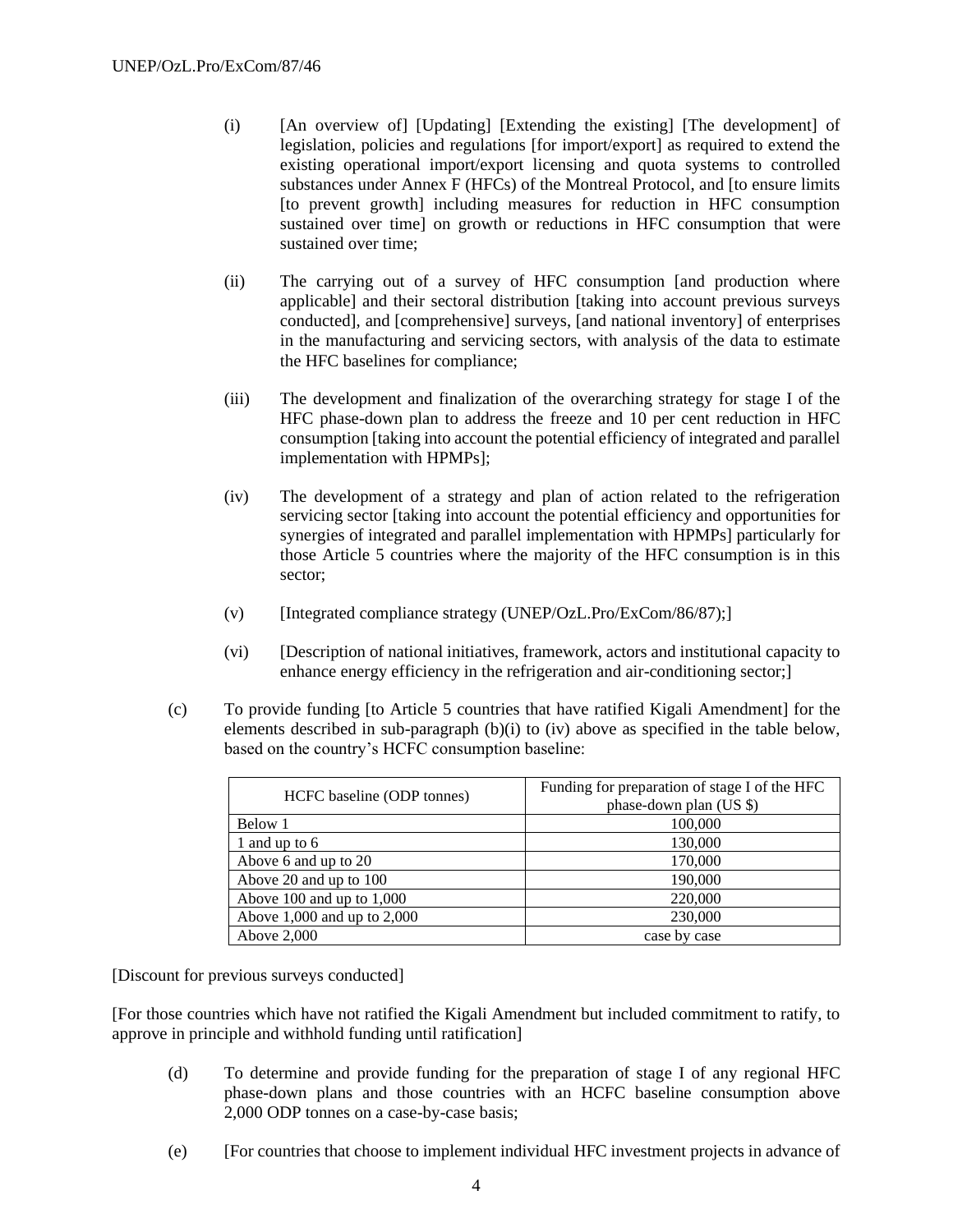submission of stage I of the HFC phase-down plans, the approval of each project should result in a phase-out of HFCs to count against the eligible consumption identified in the HFC phase-down plan and should indicate how the investment project would relate to meeting the overarching strategy for the country, and when the HFC phase-down plan would be submitted;]

- (f) To provide funding for any Article 5 country with a manufacturing sector using HFCs according to the number of manufacturing enterprises to be converted in line with decision 56/16(d) and (f), as follows:
	- (i) One enterprise to be converted in a manufacturing sector: US \$30,000;
	- (ii) Two enterprises to be converted in a manufacturing sector: US \$60,000;
	- (iii) Three to 14 enterprises to be converted in a manufacturing sector: US \$80,000;
	- (iv) Fifteen or more enterprises to be converted in a manufacturing sector: US \$150,000; and
	- (v) To limit the maximum funding provided for the preparation of the investment component for any country according to the table below:

| <b>HCFC</b> baseline (ODP tonnes) | <b>Funding limit (US \$)</b> |
|-----------------------------------|------------------------------|
| Up to $100$                       | 100,000                      |
| $101 - 300$                       | 200,000                      |
| 301-500                           | 250,000                      |
| $501 - 1,000$                     | 300,000                      |
| 1,001 and above                   | 400,000                      |

- (g) To request bilateral and implementing agencies, when submitting stage I of the HFC phase-down plans on behalf of Article 5 countries, to include:
	- (i) Confirmation that the country has an established and enforceable national system of licensing and quotas for monitoring HFC imports/exports in place, consistent with decision  $63/17$ ;
	- (ii) [The Government's commitment [specific actions to be included in the plan] to ensure limits on growth in HFC consumption and to sustained over time the phaseout of HFCs achieved;]
	- (iii) [HCFC and HFCs integrated work for the servicing sector;]
	- $(iv)$  [Overview of activities previously funded;]
	- (v) [Institutional capacity; and]
- (h) To request the Secretariat to prepare, with the assistance of the bilateral and implementing agencies, a Guide for preparation of stage I of HFC phase-down plans that could be used by Article 5 countries."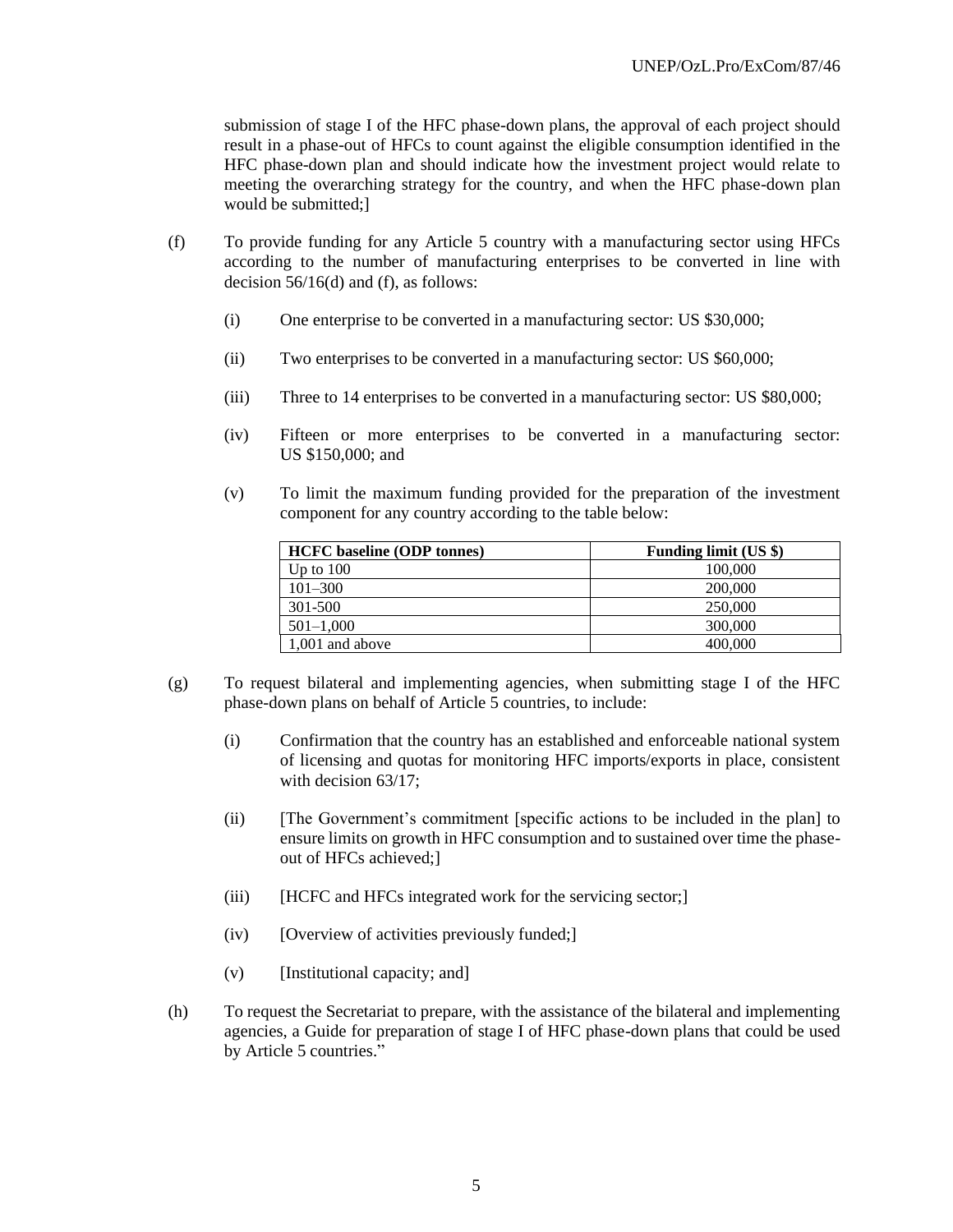# **Recommendation**

- 15. The Executive Committee may wish:
	- (a) To note the Draft guidelines for the preparation of HFC phase-down plans for Article 5 countries (decision 86/93), contained in document UNEP/OzL.Pro/ExCom/87/46;
	- (b) [To be completed based on the outcomes of the discussion of the matter referred to in sub-paragraph (a) above at the  $87<sup>th</sup>$  meeting.]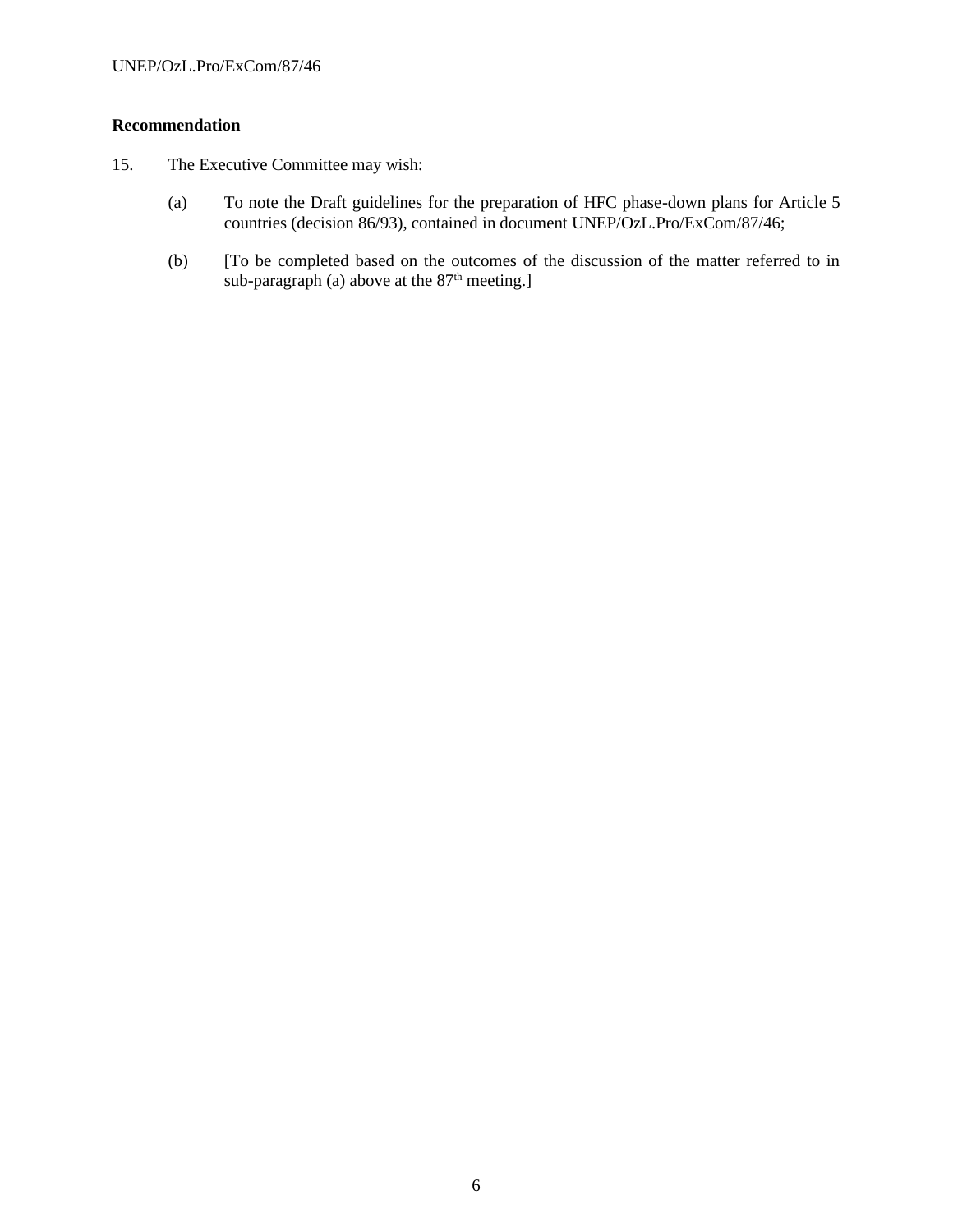### **Annex I**

### **EXTRACT FROM DOCUMENT UNEP/OzL.Pro/ExCom/86/100**

### **(c) Draft guidelines for the preparation of HFC phase-down plans for Article 5 countries (decision 84/54(a))**

324. At the formal online 86<sup>th</sup> meeting, the representative of the Secretariat introduced document UNEP/OzL.Pro/ExCom/86/88, which had been prepared pursuant to paragrapgh (a) of decision 84/54. She recalled that document UNEP/OzL.Pro/ExCom/86/87 on potential strategies, policy measures and commitments, as well as projects and activities that could be integrated within stage I of HFC phase-down plans for Article 5 countries, consideration of which had been deferred to the 87th meeting, had been prepared pursuant to paragraph (b) of the same decision.

325. Several members thanked the Secretariat for the document, saying that it was a good basis for discussion. Some stressed the importance of approving the guidelines as soon as possible to enable Article 5 countries to take action to prepare for HFC phase-down. In response to comments about documents UNEP/OzL.Pro/ExCom/86/88 and UNEP/OzL.Pro/ExCom/86/87 being best considered together, the representative of the Secretariat explained that it had been a conscious decision not to duplicate in one document items discussed in the other. Document UNEP/OzL.Pro/ExCom/86/88 therefore prioritized the consideration of funding levels to enable countries to initiate their work on HFC phase-down, given that a number of project preparation proposals had already been submitted and were awaiting approval.

326. Several members underscored the need for an integrated approach to HCFC phase-out and HFC phase-down in order to avoid overlap or duplication, maximize synergies and to ensure the most efficient use of Multilateral Fund resources. One member noted the absence from the draft decision in document UNEP/OzL.Pro/ExCom/86/88 of any mention of a comprehensive strategy for meeting the Montreal Protocol compliance targets for HCFCs and HFCs, despite several references to it in both document UNEP/OzL.Pro/ExCom/86/88 and document UNEP/OzL.Pro/ExCom/86/87. Another member pointed out that the possibility of "discounting" those HFC-related activities that had been previously funded, such as surveys and enabling activities, in a manner similar to that foreseen in decision 55/13 for HPMPs, did not appear in the draft guidelines for the preparation of HFC phase-down plans. One member proposed that the Secretariat prepare a document comparing the preparation process for HPMPs with the proposed process for preparation of HFC phase-down plans.

327. Several members stressed the importance of identifying and including in the phase-down plans the multiple sectors and subsectors using HFCs in a country, despite the predominance in the document of the refrigeration servicing sector. One member emphasized the need for a thorough understanding of each sector, through work with a variety of experts, in customs, toxicity, flammability and safety. She also said that the successful implementation of HFC phase-down activities would need to take in account not only technical issues but also social issues.

328. One member suggested the addition of text on opportunities for enhancing energy efficiency in the HFC phase-down plan and including in the plans a description of institutional actors in relation to the promotion of energy efficiency in the refrigeration and air-conditioning sector. Another member, however, recalled that energy efficiency was not a compliance issue and said that, if demands were made on Article 5 countries in relation to energy efficiency, non-Article 5 countries should be held to the same standards.The member also made a similar point about data collection, stating that data gathered by Article 5 countries and non-Article 5 countries should be compatibleto permit, for example, the comparison of an export from one country with its import into another. Another member said that data collection should build on lessons learned from HCFC phase-out and expressed support, in cases where HFC projects were approved in the absence of a starting point for aggregate reductions in HFC consumption, for an approach similar to that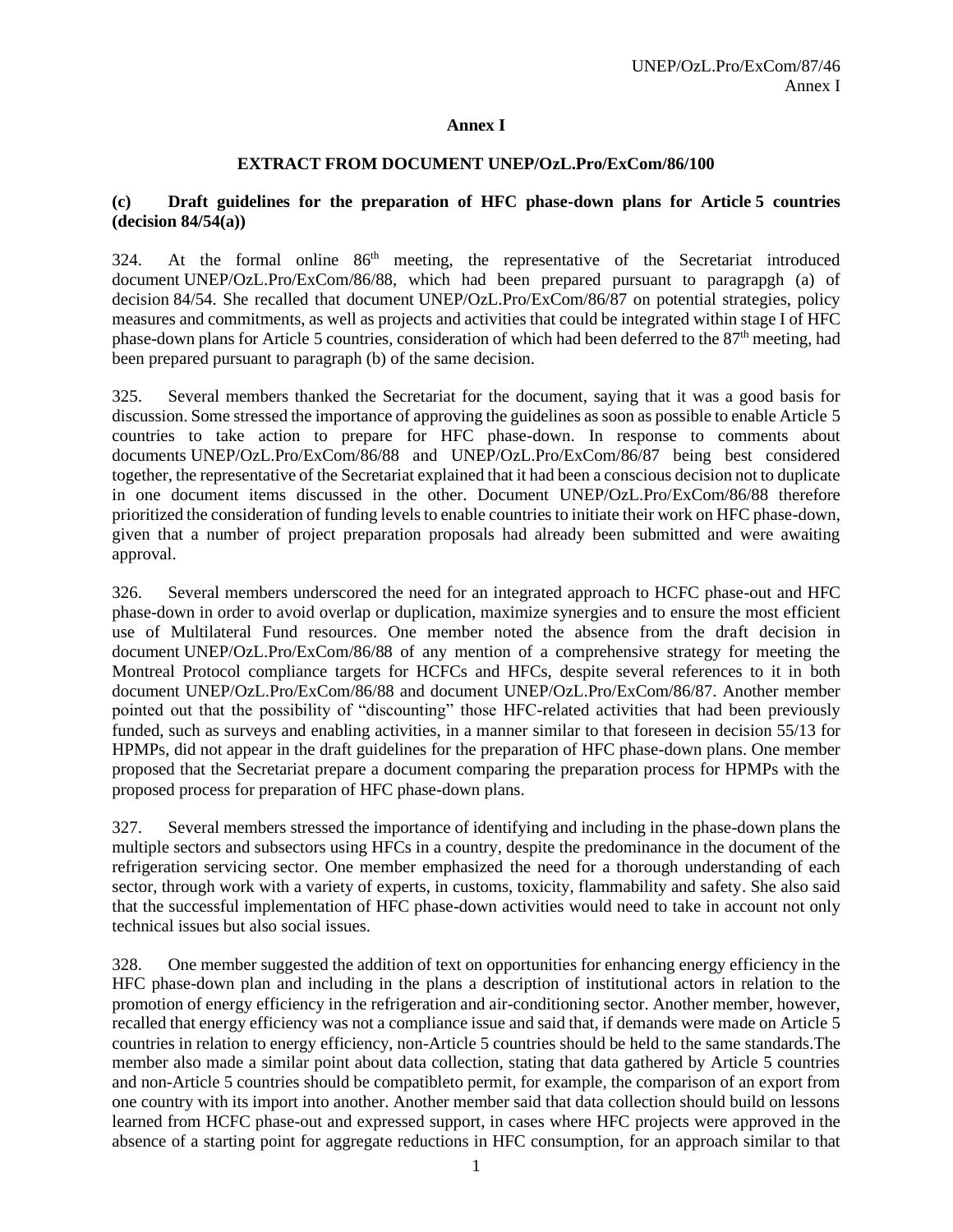used under the HPMPs. Other members supported the idea of some individual HFC investment projects proceeding in advance of finalization of the HFC phase-down plan for the country in question, as had occurred in relation to HCFCs.

329. One member suggested making a more substantive reference in the draft decision to the commitment by Governments to limiting the growth in HFC consumption and sustaining the phase-out of HFCs over time. The member proposed that there be more detail about the actions and activities to be undertaken as part of the Government's overall plan. Two members responded. The first said that it must be recognized that the action taken by each country would depend on the conditions in that country and the accessibility and use of alternatives; the second confirmed the need for flexibility in the interpretation of demonstration of commitment.

330. One member requested additional information, including on alternatives and not-in-kind technologies, and proposed that the guidelines take into account not only the availability of alternatives, but also their accessibility, noting the related definitions provided by the TEAP task force on decision XXXI/7 (energy efficiency).

331. A few members stressed the need to ensure that the name of the HFC phase-down plans, and its abbreviation, was succinct and sufficiently different from "HCFC phase-out management plan" and "HPMP". One member suggested that they be called "Kigali implementation plans" (KIPs), while other members mentioned that HFC should be part of the name, and suggested alternatives such as "Kigali HFC management plan" (KHMP) or "HFC implementation plan" (HIP).

332. Responding to other comments and questions from members, the representative of the Secretariat clarified that the inclusion of assistance for the development of legislation, policies and regulations in the funding for the preparation of an overarching strategy for stage I of HFC phase-down plans was an approach similar to that employed for the HPMPs, as such action was required during the preparation phase. It was not incompatible, therefore, to request the bilateral and implementing agencies to confirm that this had been done when submitting their requests for funding for stage I of HFC phase-down plans.

333. The Executive Committee agreed to establish a contact group to consider the matter further.

334. Reporting back, the convener of the contact group said that the group had been unable to reach consensus on the draft guidelines. The convener expressed their personal view that the Executive Committee could adopt, on an interim basis, the draft guidelines as originally proposed by the Secretariat to enable the Committee to move forward in a uniform way with the requests for funding for the preparation of HFC phase-down projects already submitted by countries, on the understanding that the level of any funding approved on the basis of the interim guidelines would be adjusted, if necessary, at a subsequent meeting, to ensure that it was in accordance with the guidelines once adopted. One member said that, if the Committee were to proceed in such a manner, it would have to clarify the exact procedure for use of interim guidelines.

335. Subsequently, the Governments of Australia and the United States of America submitted a draft decision that proposed further discussion of the draft guidelines at the  $87<sup>th</sup>$  meeting and, in the interim, in the absence of adopted guidelines, the provision, on an exceptional basis, of advance funding of US \$50,000, plus support costs, to countries that had submitted requests for funding for the preparation of stage I of an HFC phase-down plan. The funding would be provided on the understanding that it would be used to start the review of existing regulations, policies and import/export licensing systems in terms of their application to HFCs; to identify stakeholders and institutions that would be engaged in HFC phase-down; to update data-collection and analysis systems ahead of HFC surveys; and to commence consultations with relevant stakeholders on the national approach to be taken to HFC phase-down. Further funding for the preparation of overarching strategies and stage I of HFC phase-down plans would be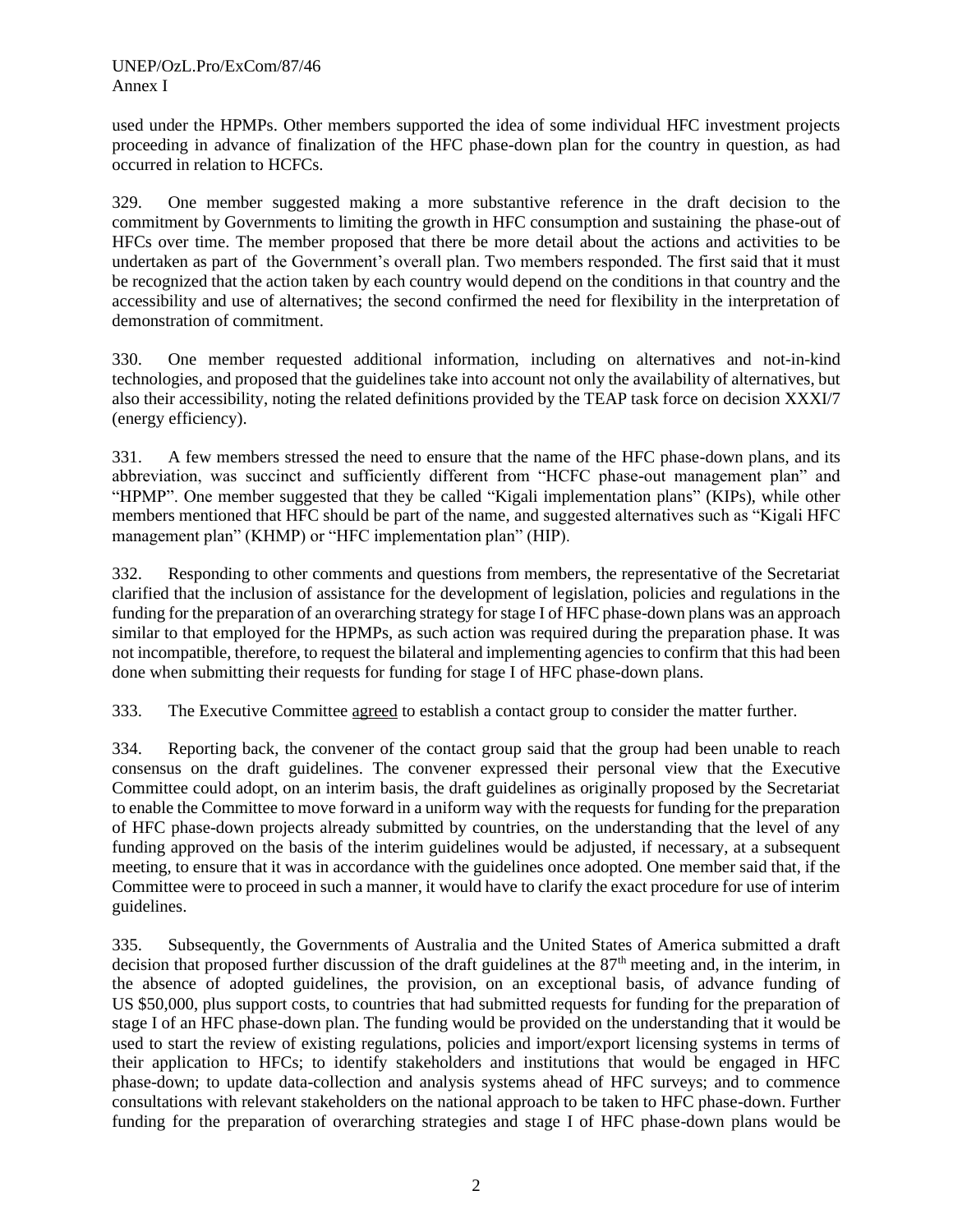considered only once the guidelines had been agreed, and the advance funding would be deducted from any amount granted.

336. One member supported the proposal to provide advanced funding, as a way of keeping up the momentum ahead of the 87<sup>th</sup> meeting. Several members, however, said that they preferred the proposal by the convener of the contact group on the interim use of the guidelines proposed by the Secretariat. One of them said that the proposal by Australia and the United States of America had arrived very late and, owing to the timing and the virtual nature of the meeting, members of his delegation had not had time to confer and this was unacceptable.

337. Another member commented that the uniform sum of US \$50,000 represented a highly variable percentage of the overall funding being requested by each country, and thus the approach was inequitable. He also expressed concern that, if the guidelines were not approved at the  $87<sup>th</sup>$  meeting, and no more funding were forthcoming, then countries that had started work on the stated activities and had spent the advance funding might find their activities in jeopardy. He did not want to lose momentum.

338. Several members stressed the imperative of adopting guidelines at the 87<sup>th</sup> meeting. One member underlined the importance of allocating sufficient time for the discussions at that meeting, to allow that to happen. Another member proposed that the discussions build on the work on the guidelines already undertaken by the contact group. The representative of the Secretariat confirmed that all the requests for funding for the preparation of HFC phase-down plans for Article 5 countries that had been submitted to the 85<sup>th</sup> and 86<sup>th</sup> meetings would be forwarded to the 87<sup>th</sup> meeting.

339. The Executive Committee decided to continue consideration of the draft guidelines for the preparation of HFC phase-down plans for Article 5 countries at its 87th meeting, on the basis of the working document produced by the contact group formed at the 86<sup>th</sup> meeting, as contained in Annex XLVII to the the present report.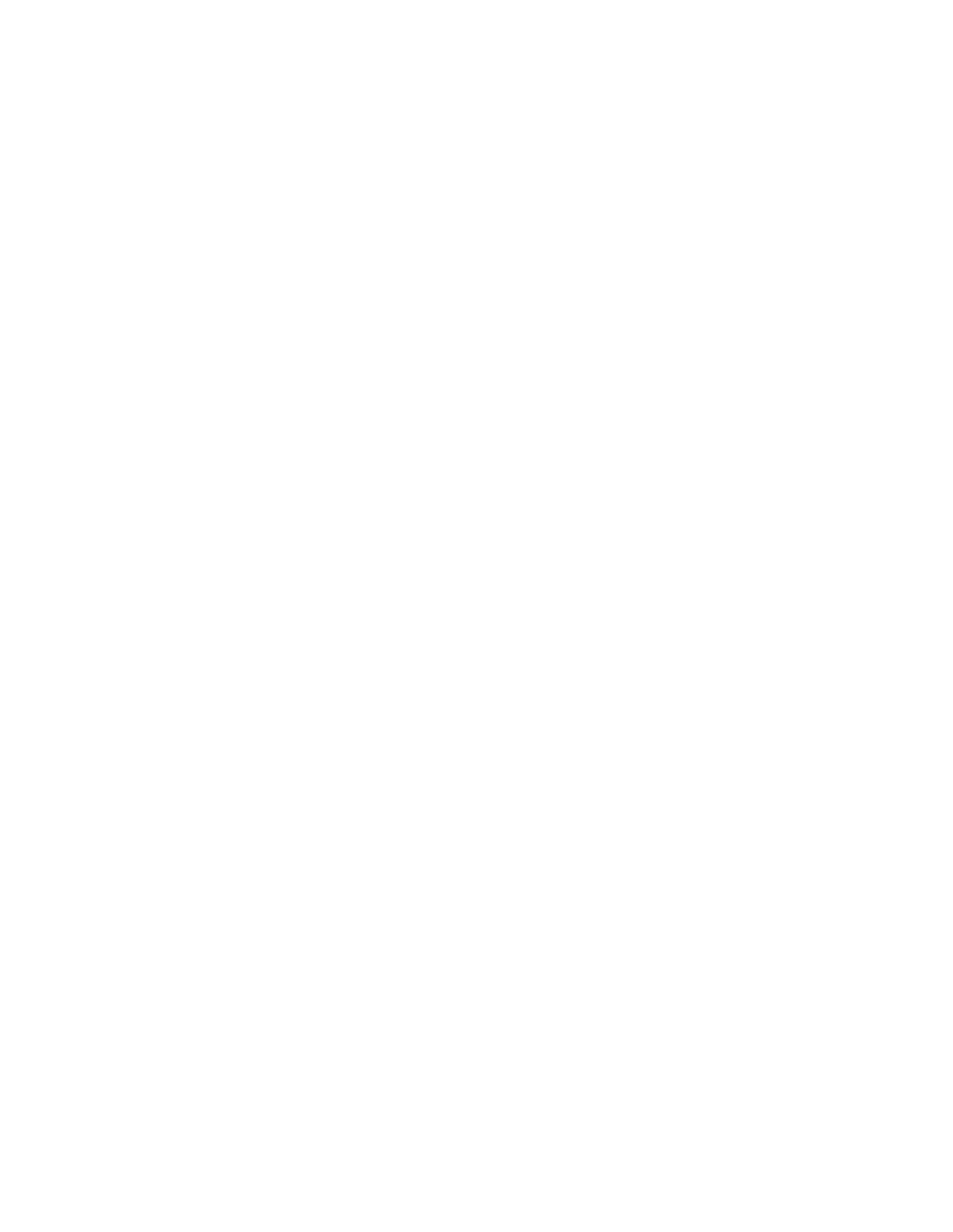# **UNITED** UNITED<br>NATIONS



# **United Nations Environment Programme**

**GENERAL** 

Distr.

UNEP/OzL.Pro/ExCom/86/88 11 March 2020

ORIGINAL: ENGLISH

EXECUTIVE COMMITTEE OF THE MULTILATERAL FUND FOR THE IMPLEMENTATION OF THE MONTREAL PROTOCOL Eighty-sixth Meeting Montreal, 2-6 November 2020 Postponed to 8-12 March 2021<sup>6</sup>

# **DRAFT GUIDELINES FOR THE PREPARATION OF HFC PHASE-DOWN PLANS FOR ARTICLE 5 COUNTRIES (DECISION 84/54(a))**

# **Background**

1. At its 84<sup>th</sup> meeting, the Executive Committee considered requests for preparatory funding for HFC phase-down plans and demonstration pilot projects included in the work programme amendments of one implementing agency. <sup>7</sup> During the discussion, there was consensus that those countries that had ratified the Kigali Amendment early might lose momentum in the implementation of their HFC activities if the preparation of HFC phase-down plans was not funded in a timely manner. Members also underscored that the phase-down plans would result in a sustained reduction of HFC consumption, limit growth in HFC consumption, and provide guidance on the type of commitment required from Governments in order to give the Executive Committee confidence that the HFC consumption phased out would remain phased out. Subsequently, the Committee considered a draft decision on the matter and, following a brief discussion, referred the matter to a contact group.

2. Based on the report submitted by the convener of the contact group, the Executive Committee requested the Secretariat to prepare, *inter alia*, draft guidelines for the preparation of HFC phase-down plans for Article 5 countries that would include an overarching strategy and a stage I to meet the freeze in consumption and the 10 per cent reduction, taking into account lessons learned during the preparation of guidelines for project preparation for HCFC phase-out management plans (HPMPs), including the sectors as defined in decision 56/16, on the understanding that:

(a) The draft guidelines would address the need for policies and commitments on the part of Article 5 Parties to ensure limits on growth or reductions in HFC consumption that were sustained over time;

<sup>6</sup> Due to coronavirus disease (COVID-19)

<sup>7</sup> The issue is contained in paragraphs 16 to 20 of document UNEP/OzL.Pro/ExCom/84/32, "Overview of issues identified during project review".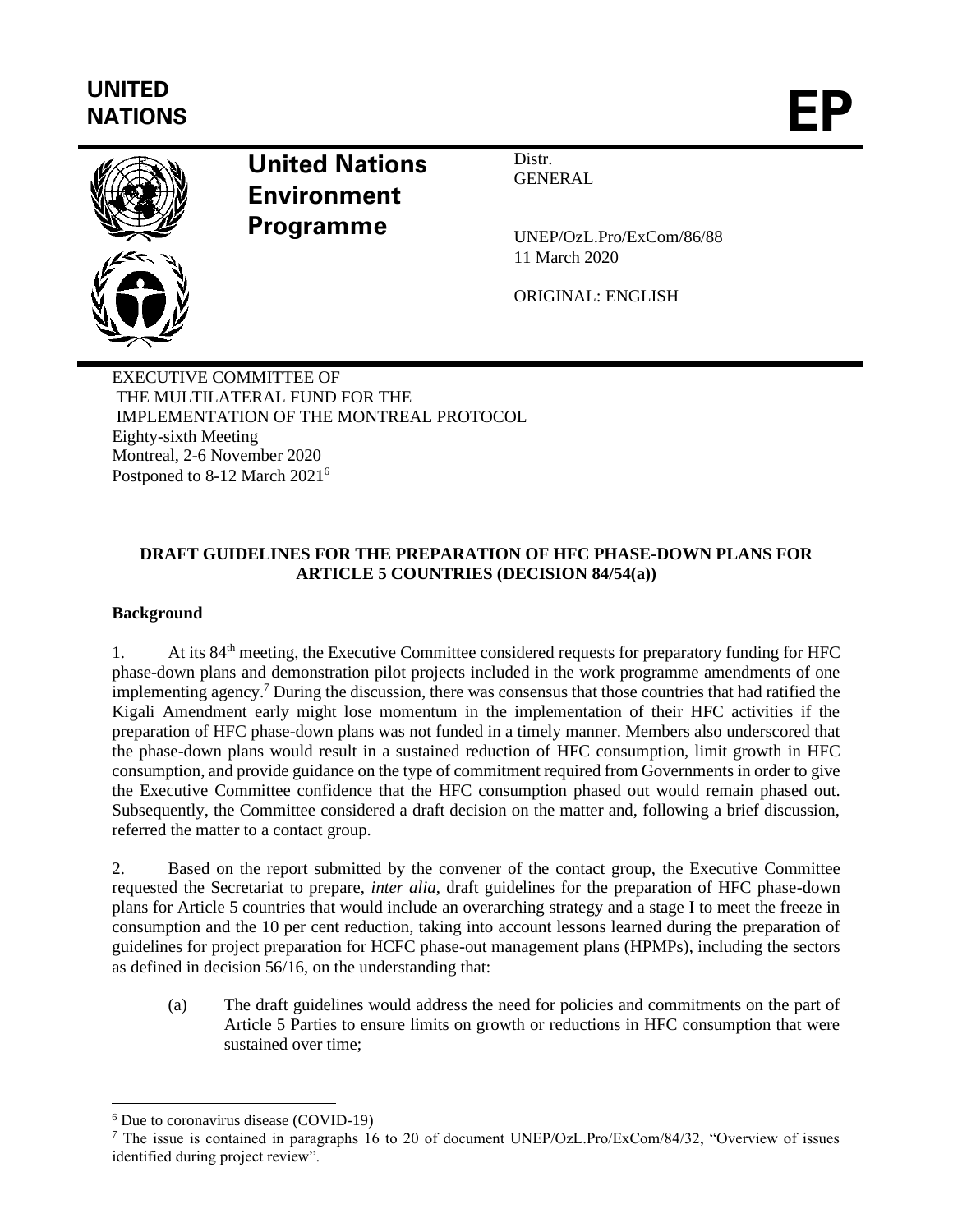- (b) The draft guidelines would include the proposed levels of funding for the preparation of stage I of HFC phase-down plans; and
- (c) Requests for funding for the preparation of stage I of HFC phase-down plans would be considered once the draft guidelines referred to in sub-paragraph (a), above, had been agreed by the Executive Committee (decision 84/54(a)).

3. The Executive Committee also requested the Secretariat to prepare a document discussing potential strategies, policy measures and commitments, as well as projects and activities that could be integrated within stage I of HFC phase-down plans for Article 5 countries to ensure limits on growth and reductions in HFC consumption, requested by decision  $84/54(b)$ .<sup>8</sup>

### Structure of the document

4. In response to decision 84/54(a), the Secretariat has prepared the present document and submitted it to the  $86<sup>th</sup>$  meeting.<sup>9</sup>

- 5. In preparing this document, the Secretariat took into consideration:
	- (a) The draft guidelines for the preparation of HPMPs incorporating HCFC surveys<sup>10</sup> (decision 54/39) and the cost structure for determining funding levels for the preparation of HCFC investment and associated activities<sup>11</sup> (decision  $56/16$ ), noting that the two documents served as the basis for the preparation of stage I of all of the HPMPs for all Article 5 countries that have been approved;
	- (b) The draft guidelines for funding the preparation of stage II of  $HPMPs^{12}$  (decision 71/42), which had already incorporated lessons learned during the preparation of stage I of HPMPs; and
	- (c) The guidelines for enabling activities for the phase-down of  $HFCs<sup>13</sup>$  approved at the 79th meeting (decision 79/46), noting *inter alia* that countries have the flexibility to undertake a range of enabling activities to help their national ozone units (NOUs) to fulfil their initial obligations under the Kigali Amendment.

6. The Secretariat also considered the lessons learned during the preparation of stages I and II of the HPMPs, as contained in the document on the revised desk study for the evaluation of HCFC phase-out management plan preparation activities to assist with the implementation of the Kigali Amendment,<sup>14</sup> and reference is made in the present document to the lessons learned that could be used when preparing HFC phase-down plans.

 $8 \text{ In response to decision } 84/54(\text{b})$ , document UNEP/OzL.Pro/ExCom/86/87 has been submitted to the 86<sup>th</sup> meeting.

<sup>&</sup>lt;sup>9</sup> The present document should have been submitted to the 85<sup>th</sup> meeting. In light of the COVID-19 pandemic, the Executive Committee agreed to postpone its 85<sup>th</sup> meeting, originally scheduled from 25 to 29 May 2020, and to hold it back-to-back with the 86<sup>th</sup> meeting in November 2020. In order to ensure continuity of compliance-related activities in Article 5 countries, and to reduce its workload when convened, the Executive Committee decided to implement an intersessional approval process for projects and activities that were to be submitted to the  $85<sup>th</sup>$  meeting; agenda items that were not considered intersessionally would be included in the agenda of the 86<sup>th</sup> meeting. Given the evolution of the pandemic, the Executive Committee further deferred both meetings to March 2021.

<sup>10</sup> UNEP/OzL.Pro/ExCom/54/53.

<sup>11</sup> UNEP/OzL.Pro/ExCom/56/13.

<sup>12</sup> UNEP/OzL.Pro/ExCom/71/55.

<sup>&</sup>lt;sup>13</sup> The draft guidelines are contained in document UNEP/OzL.Pro/ExCom/79/47.

<sup>14</sup> UNEP/OzL.Pro/ExCom/83/8.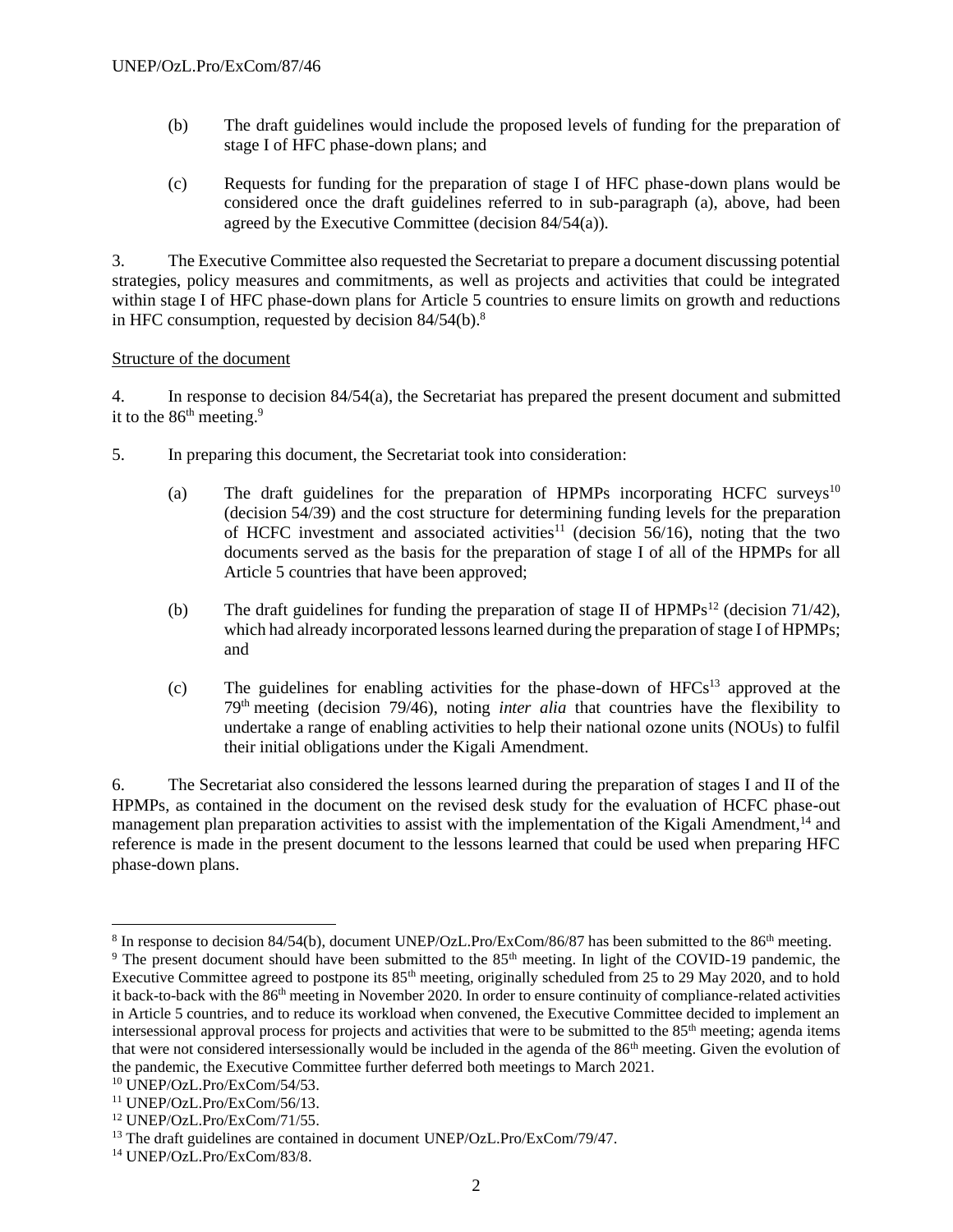7. Furthermore, the Secretariat considered the experience gained and the results achieved from the national surveys of alternatives to ODS15 undertaken by 119 Article 5 countries, summarized in the document on the overall analysis of the results of the surveys of ODS,16 noting that the scope of the surveys was to assist Article 5 countries to better understand their historical and predicted consumption trends for non-ODS alternatives, including both low- and high-global-warming-potential (GWP) alternatives, and their distribution by sector and subsector. When coupled with the implementation of their HPMPs, the surveys could provide the countries with a comprehensive overview of their national markets showing where ODS alternatives had been used and could be phased in.

8. The Secretariat also noted that although Article 5 countries have not yet started the preparation of their HFC phase-down plans, the  $137$  countries<sup>17</sup> (out of 144 Article 5 countries) with ongoing enabling activities for the phase-down of HFCs had already indicated their commitment to, at a minimum, meet the compliance obligations under the Kigali Amendment,<sup>18</sup> as these countries have either ratified the amendment, or have submitted a letter of intent to make best efforts to ratify it as early as possible. In addition, some of the specific activities being implemented under the approved enabling activities<sup>19</sup> could contribute to limiting the growth of HFC consumption and sustaining the reductions in consumption that will be achieved.

9. In preparing the present document, the Secretariat also kept in mind that between 2021 and 2030, it is highly likely that most Article 5 countries will be simultaneously implementing their HPMPs and stage I of their HFC phase-down plans. After 2030, Article 5 countries will be exclusively phasing down HFCs for an additional 15 years, while monitoring the sustainability of the HCFC phase-out including compliance with the servicing tail where applicable. Under this scenario, it seems relevant to develop a comprehensive strategy for meeting the Montreal Protocol compliance targets for two groups of substances that relate to each other (i.e., HCFCs and HFCs). In this regard, the present document also benefited from the information and analysis presented in several policy documents related to HFC phase-down that have been (or will be) considered by the Executive Committee, in particular:

- (a) UNEP/OzL.Pro/ExCom/82/64 Preliminary document on all aspects related to the refrigeration servicing sector that support the HFC phase-down (decision 80/76(c));
- (b) UNEP/OzL.Pro/ExCom/86/83, Overview of current monitoring, reporting, verification and enforceable licensing and quota systems developed with support from the Multilateral Fund (decision 84/85);

 $15$  At its 74<sup>th</sup> meeting, the Executive Committee agreed on the funding modalities for undertaking national surveys of alternatives to ODS, approved the requests for funding surveys of ODS alternatives submitted by Article 5 countries to that meeting, and allowed the submission of funding requests for surveys from countries that had not submitted a request to the  $74<sup>th</sup>$  meeting (decision 74/53).

<sup>16</sup> UNEP/OzL.Pro/ExCom/80/54.

<sup>&</sup>lt;sup>17</sup> The Governments of Antigua and Barbuda, Central African Republic and India had submitted, under the 2021-2023 business plans of relevant agencies, a request for assistance for enabling activities for the phase-out of HFCs, including the mandatory official letter, with the intent to make best efforts to ratify the Kigali Amendment as early as possible. <sup>18</sup> In addition to implementing an HFC import/export licensing system, and HFC data reporting under Article 7 of the Montreal Protocol, the first compliance targets are the freeze in HFC consumption by 2024 and 10 per cent reduction in 2029 for Article 5 group 1 countries; the freeze in 2026 and 10 per cent reduction in 2032 for Article 5 group 2 countries.

<sup>&</sup>lt;sup>19</sup> These activities include *inter alia* country-specific activities aimed at supporting institutional arrangements, the review of licensing systems, data reporting on HFC consumption and production, and demonstration of non-investment activities; development and enforcement of policies and regulations to avoid market penetration of energy-inefficient refrigeration, air-conditioning and heat-pump equipment; promotion of access to energy-efficient technologies in those sectors; and targeted training on certification, safety and standards, awareness-raising and capacity building aimed at maintaining and enhancing the energy efficiency.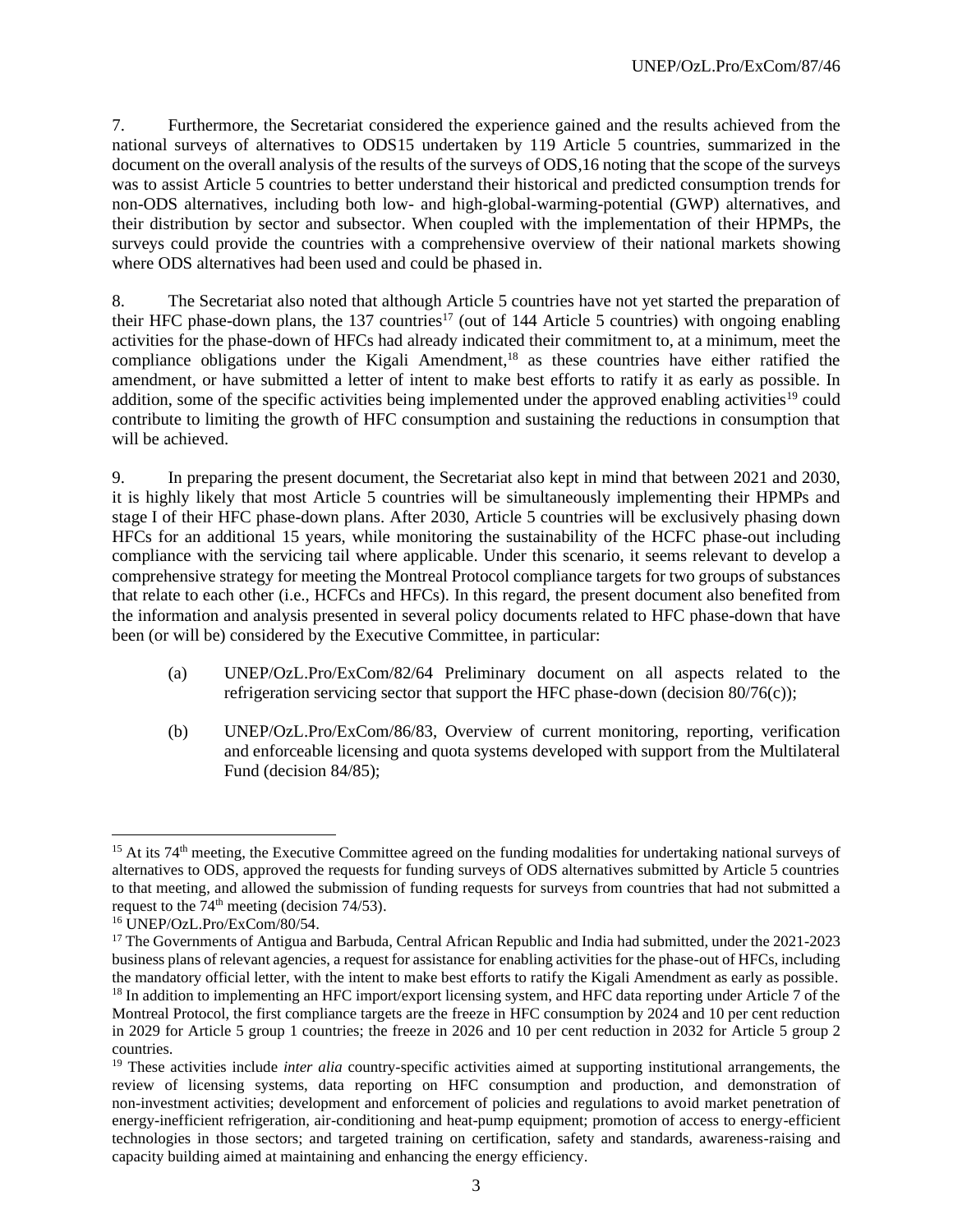- (c) UNEP/OzL.Pro/ExCom/84/65, Analysis of the implications of parallel or integrated implementation of HCFC phase-out and HFC phase-down activities;
- (d) UNEP/OzL.Pro/ExCom/86/87, Potential strategies, policy measures and commitments, as well as projects and activities that could be integrated within stage I of HFC phase-down plans for Article 5 countries to ensure limits on growth and sustainable reductions in HFC consumption (decision 84/54(b)); and
- (e) UNEP/OzL.Pro/ExCom/86/89, Analysis of the level and modalities of funding for HFC phase-down in the refrigeration servicing sector (decisions 83/65(b) and 84/86(b)(ii)).

10. In developing the present document, the Secretariat has also kept in mind the potential benefits of undertaking an integrated implementation of HCFC phase-out and HFC phase-down wherever possible, and the various means and requirements for achieving integrated implementation set out in document UNEP/OzL.Pro/ExCom/86/87, including integrated compliance strategies, should the Executive Committee decide to adopt such an approach.

- 11. The document contains two parts:
	- Part I Key components of HFC phase-down plans; and

Part II Funding for the preparation of HFC phase-down plans

### **PART I KEY COMPONENTS OF HFC PHASE-DOWN PLANS**

12. As was the case for CFC and HCFC phase-out plans, the national authorities responsible for the implementation of the Montreal Protocol will conduct meetings with relevant stakeholders during the preparation of stage I of HFC phase-down plans<sup>20</sup> to: develop the overarching strategy for the phase-down of HFCs; develop the methodology and establish a framework for HFC data collection, analysis and reporting; and review the policies and regulations in place and identify additional ones that will provide the legal framework for meeting their compliance obligations under the Kigali Amendment. Article 5 countries will also need to identify the phase-out projects and activities that will limit the growth of HFC consumption and reduce that same consumption, taking into account the sectoral distribution of HFCs and the availability of cost-effective and sustainable alternative technologies; and review the monitoring and reporting mechanisms in place with the aim of strengthening them as required.

13. Unlike the CFC and HCFC phase-out plans, however, during the period from 2021 to 2030 the majority of Article 5 countries will be preparing and implementing multiple stages of HPMPs to reduce the consumption of HCFCs until the complete phase-out is achieved in 2030 (except for the servicing tail) and simultaneously preparing and implementing stage I of HFC phase-down plans to meet the first compliance obligations under the Kigali Amendment.<sup>21</sup> It will therefore be necessary for Article 5 countries to undertake coordinated preparation and implementation of an overarching strategy that encompasses a holistic approach for the HCFC phase-out and HFC phase-down, ensuring to the extent possible that the HCFC

<sup>&</sup>lt;sup>20</sup> As reported in document UNEP/OzL.Pro/ExCom/83/8, engagement from the HCFC user sectors and other stakeholders to implement the agreed overarching strategy was ensured through an extensive consultation process carried out during HPMP preparation. There were consultations with the NOU and relevant stakeholders (e.g., the industry and trade associations) for the identification of key inputs for the preparation of the HPMP.

<sup>&</sup>lt;sup>21</sup> As reported in document UNEP/OzL.Pro/ExCom/83/8, activities in the refrigeration servicing sector will have synergies between HCFC phase-out and HFC phase-down, as many of those activities (e.g., training of technicians, recovery and reclamation of refrigerant, development of standards for the installation and operation of low-GWP equipment) have an impact on all refrigerants and alternatives used in the countries. Therefore, the preparatory funding for HFC phase-down plans must give due consideration to the existing activities already being implemented in the sector under HCFC phase-out.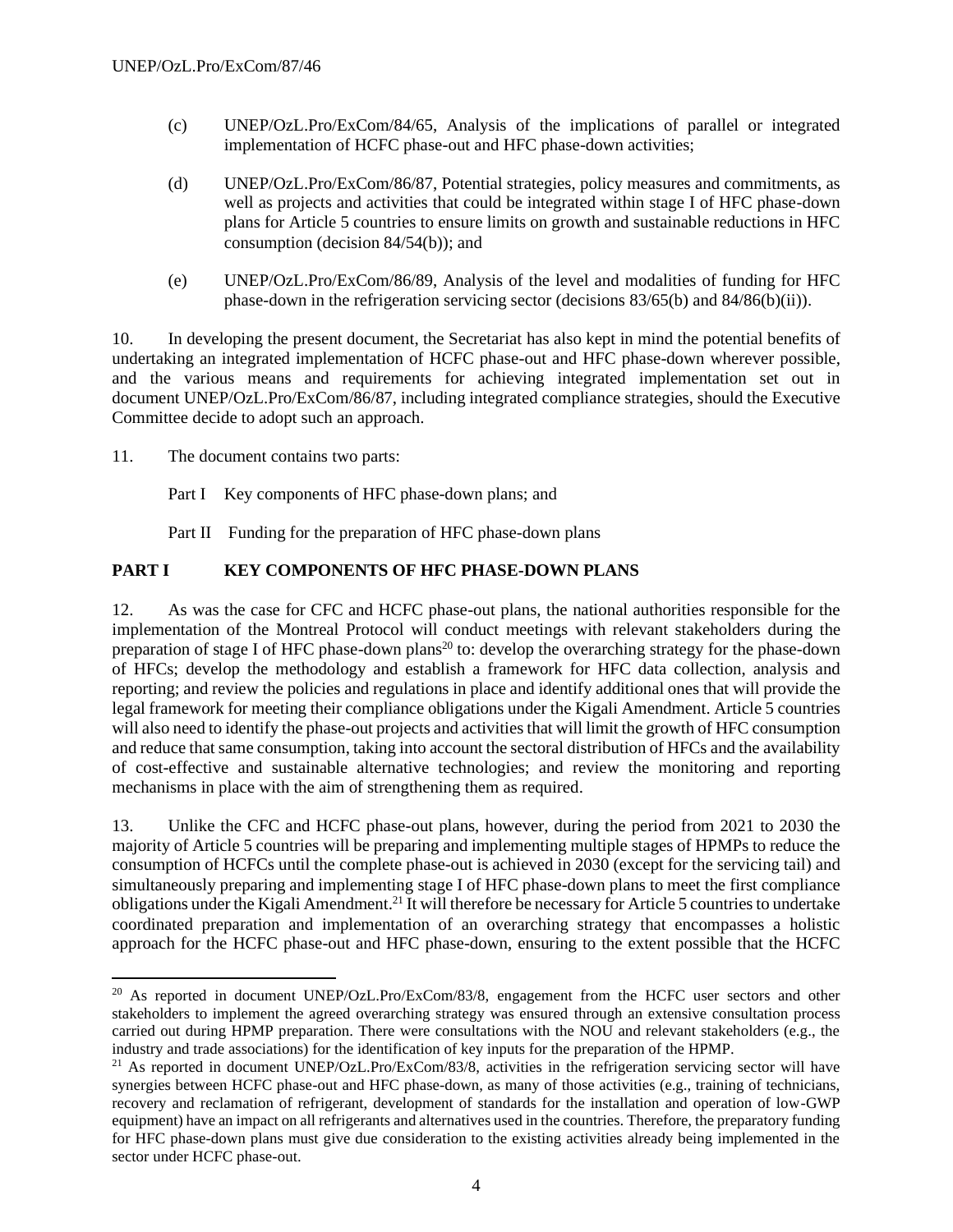phase-out activities do not result in an increased consumption of  $HFCs$ ,<sup>22</sup> and avoiding overlap between phase-out and phase-down activities, particularly in the servicing sector, where 90 to 100 Article 5 countries (mainly low-volume consuming (LVC) countries) have their consumption of HCFC and HFC. In addition, Article 5 countries would need to consider the administrative, reporting, verification and monitoring requirements associated with the submission and implementation of multiple stages and tranches of HPMPs and HFC phase-down plans running in parallel.<sup>23</sup>

### **Overarching strategy for HFC phase-down**

14. The overlapping schedules of HCFC phase-out and HFC phase-down present an opportunity for Article 5 countries to develop an integrated, cost-effective, and sustained strategy that addresses the reduction of both groups of substances, in particular in the refrigeration servicing sector. This integrated strategy would make use of the already established institutional framework to phase out HCFCs and ensure that activities being implemented under the HPMPs are at the same time directed at reducing the potential increase in the use of high-GWP HFCs.

15. The preparation of HFC phase-down plans should build upon the experiences gained during the preparation of HPMPs, in the areas of developing regulatory measures, surveys of HCFC consumption, the overarching strategy, and the plan of action for the first stage of the plan. It should also give due consideration to the interlinkages between HCFC phase-out and HFC phase-down by using to the extent possible the existing HPMP infrastructure for HFC phase-down; factoring in the impact of HCFC phase-out activities on HFC consumption; and implementing activities that contribute to both HCFC phase-out and HFC phase-down.

16. Furthermore, similar to the approach to phasing out  $HCFCs$ ,  $^{24}$  a staged approach provides the best opportunity for implementing HFC phase-down plans given the long timeline (2045 for Article 5 group 1 countries and 2047 for Article 5 group 2 countries) for meeting compliance targets, and the evolving availability of alternatives to HFCs in some applications in the local market. This will allow Article 5 countries to establish their priorities according to their specific national circumstances.

17. The overarching strategy for HFC phase-down should be based on a robust and sound reporting and regulatory framework, as described below.

### Establishment of an HFC data collection and reporting framework

18. Previous ODS alternatives surveys submitted by 119 Article 5 countries provided the first set of HFC consumption data collected by NOUs. However, to prepare their HFC phase-down plans Article 5 countries will require more detailed, updated, and comprehensive information on HFC consumption and its sectoral distribution, identification of the largest HFC-based equipment users, and analysis of the market

 $22$  For example, in the residential air-conditioning sector, R-410A is currently the main alternative to HCFC-22 while R-404A is an alternative to HCFC-22 in several commercial refrigeration applications; and HFC-245fa is a well-known alternative to HCFC-141b in spray foam applications.

<sup>&</sup>lt;sup>23</sup> Currently, implementation and monitoring of overlapping stages I and II of HPMPs has proven challenging in several countries; adding HFC phase-down plans will increase the administrative burden even though in many countries most of the activities in these plans are in the same sector (i.e., refrigeration servicing sector in LVC countries).

 $24$  When the Parties to the Montreal Protocol adopted decision XIX/6 on the acceleration of the HCFC phase-out, the Executive Committee decided that a staged approach to phase out HCFCs would allow Article 5 countries to prioritize some uses where substitute technologies were readily available and economically viable, while giving more time to address uncertainties related to alternatives to HCFCs in other applications (i.e., availability, maturity, cost-effectiveness and other environmental considerations).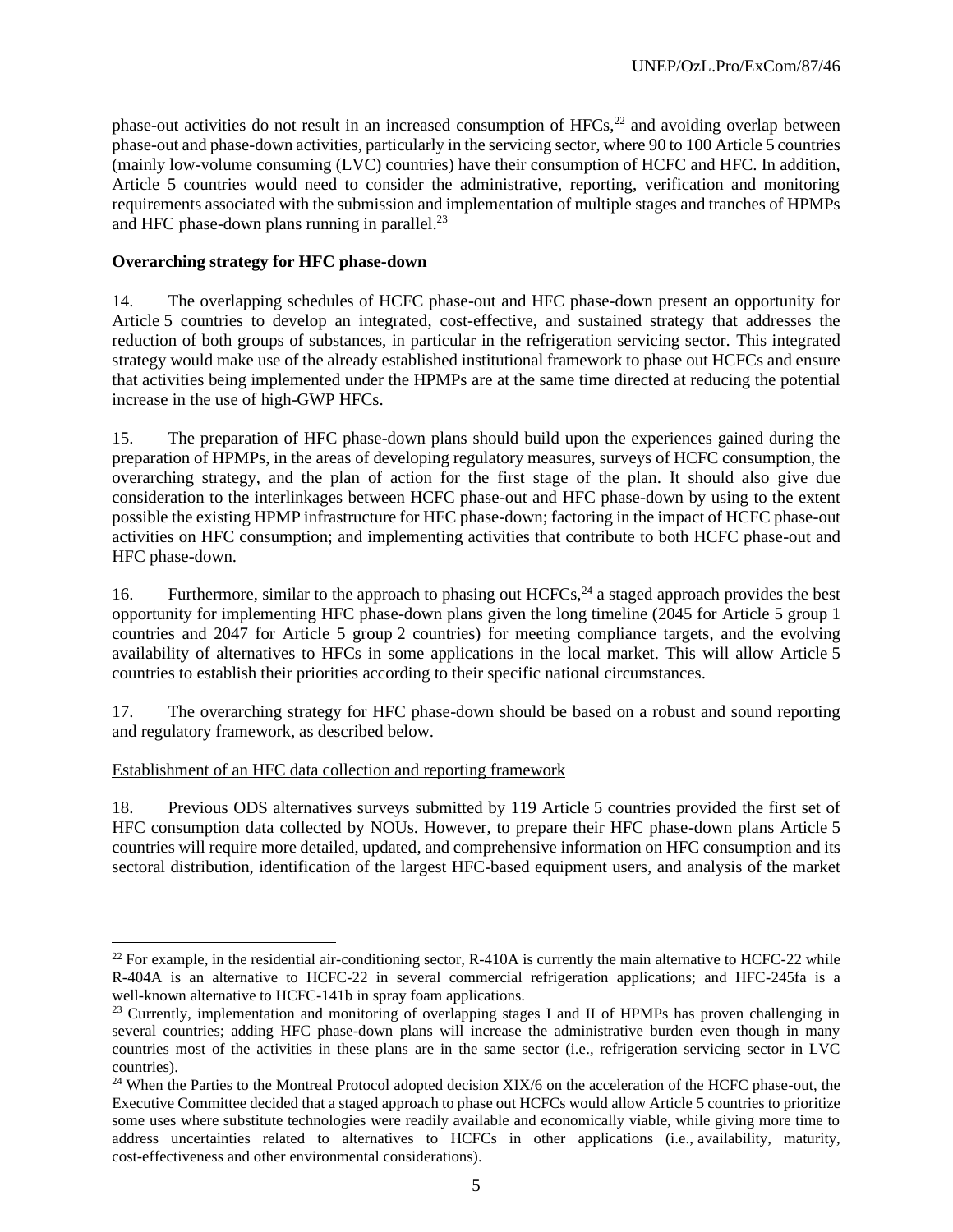trends. The surveys will also allow for a better estimation of the magnitude of the HFC phase-down to be addressed, noting that information on HFC consumption has been limited so far.

19. Therefore, as a first step, Article 5 countries would need to build on their existing data gathering methods and develop an approach for a solid framework to collect, analyse, and report data on HFC consumption (and production, when applicable), identifying the sectors and subsectors where HFCs are used. This will contribute to an improved approach for estimating the country's HFC baseline for compliance in advance of reporting consumption for the base years, <sup>25</sup> and in identifying trends in the market for HFCs.<sup>26</sup>

20. In accomplishing this task, many Article 5 countries are building upon the actions they initiated during the preparation and implementation of the surveys on ODS alternatives and the enabling activities for the phase-down of HFCs. As a result, 61 Article 5 countries that have ratified the Kigali Amendment (out of 75 countries), and 23 Article 5 countries that have not yet ratified it,  $27$  reported sector consumption of HFCs under their 2019 country programme reports.<sup>28</sup>

21. Similar to what has been described in the guidelines for the preparation of HPMPs, it is fundamental that comprehensive information is compiled and evaluated during the preparation of the HFC phase-down plans to ensure that the resulting overarching strategy clearly describes the actions required to meet the first control measures for HFC phase-down. Thus, HFC consumption data collected through field surveys or other means should be verified against the reports submitted by Article 5 countries to the Fund Secretariat (progress reports on the implementation of the country programme) and the Ozone Secretariat (under Article 7 of the Montreal Protocol) to ensure consistency.

Extending the HCFC import/export licensing system

22. Concurrent with the establishment of an HFC reporting framework, Article 5 countries must include HFCs under their current operational import/export licensing systems, which will support data collection and reporting, enable the monitoring of HFC imports and exports, and facilitate the issuance of import controls and other measures, especially for HFC applications where non-HFC alternatives are more prominent. Establishing the HFC licensing systems is consistent with the approach followed during the preparation HPMPs, where assistance to finalize the process of forming the HCFC licensing systems was included in the project preparation funding provided.<sup>29</sup>

<sup>&</sup>lt;sup>25</sup> As reported in document UNEP/OzL.Pro/ExCom/83/8, in several countries it was found that the estimated HCFC baselines for compliance were not accurate due to different reasons such as large stockpiles or lack of knowledge about the real demand for HCFCs in the user sectors. In consequence, starting points for aggregate reductions in HCFCs had to be reviewed during the implementation of HPMPs. Therefore, to prevent major readjustment of the estimated consumption data, a review of the historical consumption of CFCs and HCFCs, together with an analysis of key socio-economic parameters of the countries (e.g., distribution of the population in urban and rural areas; location of economic activities demanding refrigeration and air-conditioning equipment; population connected to the electricity grid) could be undertaken during the preparatory phases for HFC phase-down.

<sup>&</sup>lt;sup>26</sup> As reported in document UNEP/OzL.Pro/ExCom/83/8, during the implementation of the HPMPs, it has been noticed that initial estimations and recording of HCFC consumption during the base years were not always accurate and that the licensing and quota systems had deficiencies in their design (e.g., licenses with a duration of longer than a year) or in their implementation (e.g., incorrect use of codes for import, or use of the same codes for different substances). These issues have been gradually identified and corrected by the Governments.

<sup>&</sup>lt;sup>27</sup> The 84 Article 5 countries consist of 53 LVC countries, accounting for 66.8 per cent of all LVC countries and 68.8 per cent of their aggregated HCFC baselines, and 31 non-LVC countries, accounting for 33.2 per cent of all non-LVC countries and 14.3 per cent of their aggregated HCFC baselines.

<sup>&</sup>lt;sup>28</sup> Country programme data and prospects for compliance (UNEP/OzL.Pro/ExCom/86/8).

 $^{29}$  As reported in document UNEP/OzL.Pro/ExCom/83/8, while some countries encountered delays in adopting HCFC import/export licensing and quota system, having such a system as a precondition for the approval of funds helped to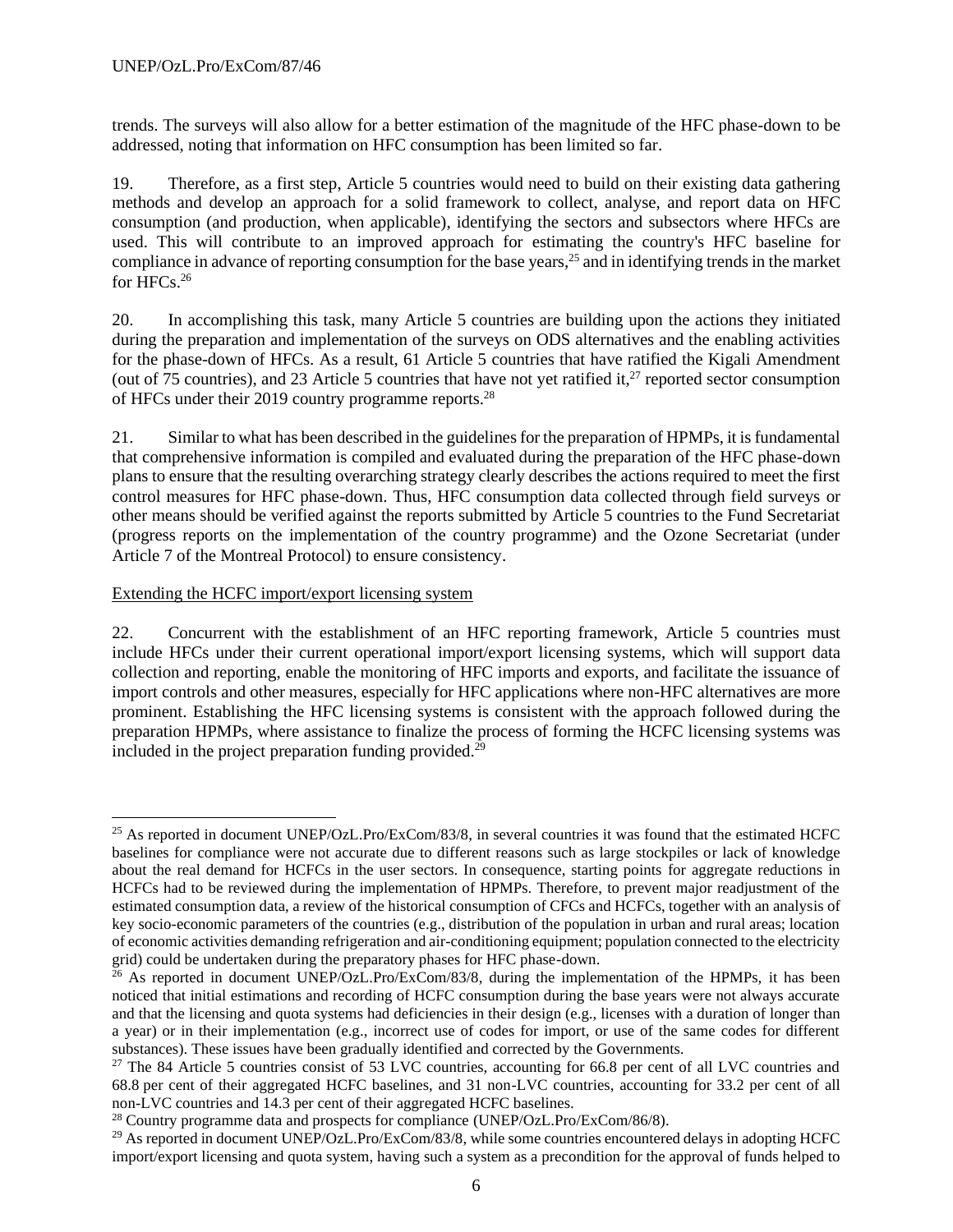23. This action is particularly important given that by 1 January 2019 (and no later than 1 January 2021), Article 5 countries that have ratified the Kigali Amendment must implement a system for licensing the import and export of new, used, recycled and reclaimed controlled substances in Annex F, as established under Article 4B of the Montreal Protocol. The implementation of enabling activities for HFC phase-down approved for several Article 5 countries included the review of existing licensing systems and existing ODS regulatory measures paving the way for the countries' timely implementation of these adjustments. The Executive Committee may wish to note that 33 Article 5 countries that have ratified the Kigali Amendment and three that have not yet ratified it have already reported the establishment of an operational licensing system for HFCs to the Ozone Secretariat.

24. While Article 4B of the Montreal Protocol does not require the establishment of a quota system, the quota systems for HCFCs have proven to be very effective in controlling imports of such substances and facilitating the fulfilment of compliance obligations under the Montreal Protocol. According to the experience gained so far, Article 5 countries may also consider extending the HCFC quota systems to HFCs as early as possible.

25. In addition, Article 5 countries could consider establishing other regulatory measures to prevent the uncontrolled growth of HFC consumption, including mandatory reporting by HFC importers and exporters, registration of the import of HFC-based refrigeration and air-conditioning (RAC) equipment which could be used to forecast the HFC demand for servicing such equipment; initiating controls to prevent the dumping of used RAC equipment that would trigger future consumption of HFCs; and facilitating the issuance of import bans for HFC-RAC equipment that could become obsolete (e.g., when alternative non-HFC-based RAC equipment becomes available).<sup>30</sup>

### **Projects and activities related to the phase-down of HFCs**

26. During the preparation and implementation of HFC phase-down plans, the remaining HCFC consumption in the majority of Article 5 countries will be in the refrigeration servicing sector, the sector which also has the largest consumption of HFCs (i.e., based on the surveys of ODS alternatives submitted by 119 Article 5 countries, it is expected that over 70 per cent of the consumption of HFCs in non-LVC countries and over 95 per cent of consumption in LVC countries will be used in the refrigeration servicing sector). $31$ 

27. Accordingly, the preparation of HFC phase-down could present an opportunity for Article 5 countries to plan comprehensive, cost-effective and long-term strategies for their refrigeration servicing sector, taking into account the proper management of all the refrigerants being used, and the need to strengthen relevant institutions and stakeholders, to ensure a sustained replacement of ozone-depleting and/or high-GWP refrigerants by low-GWP refrigerants. Formulating a comprehensive overarching refrigerant management strategy for the servicing sector, strengthening and enhancing the infrastructure and institutions in place, and avoiding (as much as feasible) the replacement of HCFC-based technologies

expedite the process. No indication was found that the establishment of these systems suffered delays due to insufficient funding in the preparatory process.

<sup>&</sup>lt;sup>30</sup> As reported in document UNEP/OzL.Pro/ExCom/83/8, during the preparatory process, Article 5 countries identified other relevant policies for consideration during the implementation of their HPMPS, *inter alia*: amending regulations for controlling the use, imports, manufacturing, assembly and installation of products containing HCFCs; prohibiting the establishment and expansion of new HCFC-based manufacturing capacities, establishing an incentive system for promoting the use of alternatives to HCFCs; the certification of technicians for handling HCFCs; prohibiting the manufacturing, assembly and import of HCFC-based air-conditioners once local manufacturers have been converted; standards and labelling programmes; and mandatory leak detection and containment of all controlled substances used in in refrigeration and air-conditioning systems.

 $31$  It is to be noted that surveys on ODS alternatives were not submitted by the largest consuming countries, including Brazil, China and India.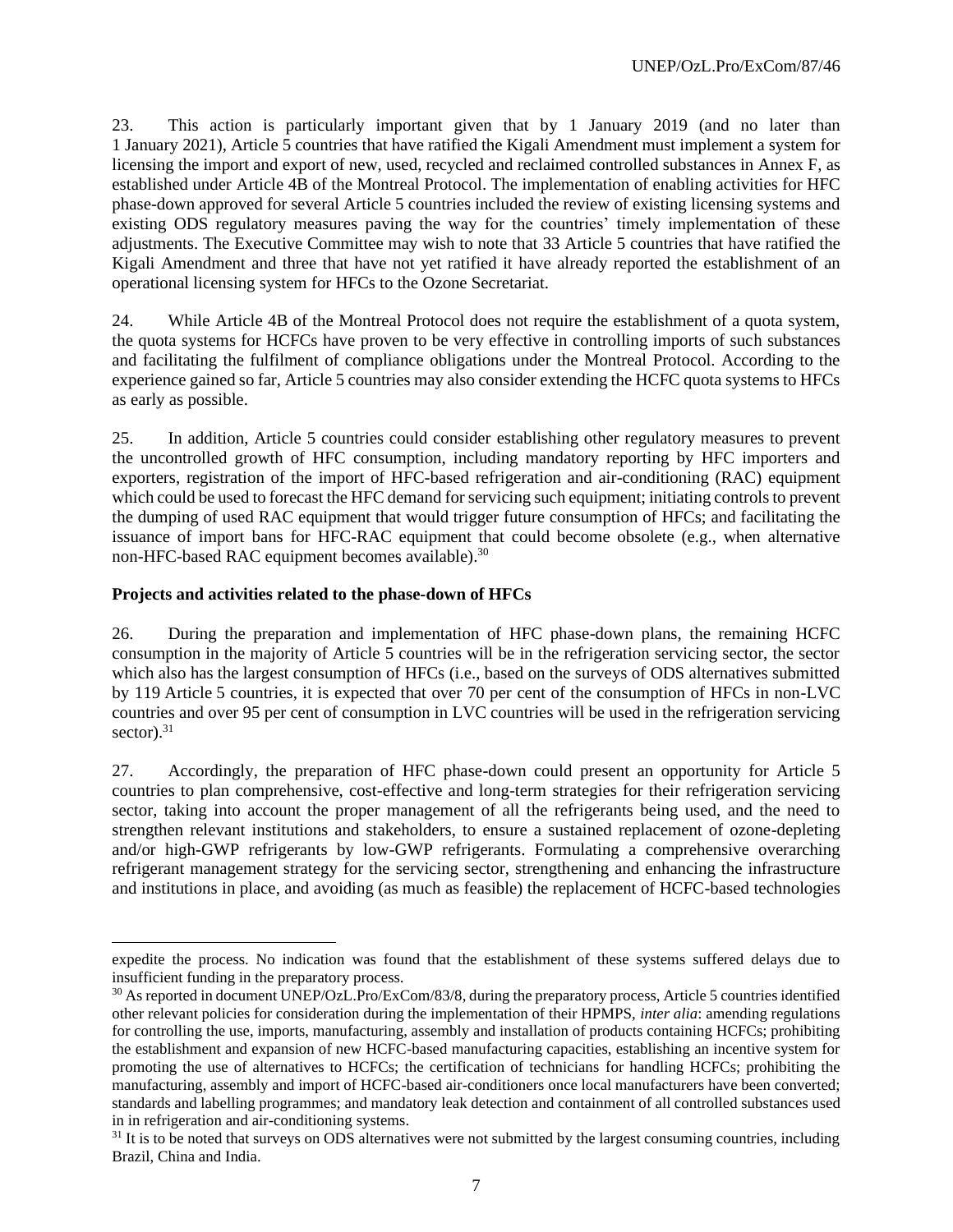with low-GWP HFC-based technologies will contribute to reducing the future servicing needs with high-GWP HFCs.

28. Issues that Article 5 countries will need to consider that are specifically related to the refrigeration servicing sector include, *inter alia:*

- (a) Identifying and adapting to local conditions and implementing relevant standards, codes and norms that facilitate the safe adoption, operation and servicing of low-GWP-based alternative technologies and refrigerants;
- (b) Developing a regulatory framework for refrigerants management including, *inter alia*, certification of technicians, licensing of service enterprises/workshops, measures to support refrigerant recovery, recycling and reclaiming programmes (e.g., control of intentional refrigerant venting), labelling, record keeping and reporting, enforcement and monitoring tools, and capacity-building for all relevant stakeholders;
- (c) Reviewing the curricula of the training programmes for customs and enforcement officers addressing all the obligations under the Montreal Protocol; and developing a common curriculum and training programmes that can be updated as required;
- (d) Strengthening the capacity of the vocational training systems and certification bodies through a review of the curricula of the training programmes for refrigeration technicians including issues related to reducing the emission of refrigerants into the atmosphere, reducing energy consumption based on well-maintained and well-serviced equipment, latest technology developments, and addressing safety issues related to the flammability and/or toxicity of the refrigerants being phased in;
- (e) Developing (or strengthening if already in place) a self-sustained refrigerant containment strategy considering, *inter alia*: the capability of the equipment and ancillary components to recover, recycle or reclaim both HCFCs and HFCs; proper management of the non-reusable refrigerants recovered; an analysis of the benefits and challenges of recovering, recycling and reclaiming different types of refrigerants; and an assessment of the economic feasibility of reclamation facilities;
- (f) Strengthening technical support for the assembly, installation and initial-charge subsector as it could influence the introduction of refrigeration technologies;
- (g) Strengthening RAC associations, ensuring their engagement in the implementation of activities and in promoting sound practices in local markets; and assessing the long-term sustainability of activities implemented in the refrigeration servicing sector through business models and/or additional resources; and
- (h) Introducing monitoring and reporting tools to measure the impacts of activities and programmes in the servicing sector; developing a directory for the servicing sector that includes licensed and certified technicians, enterprises, training centres, and distributors of refrigerant and equipment; and utilizing the global products developed by UNEP CAP and other international organizations to assist the refrigeration servicing sector.

29. For most of the 50 Article 5 countries with HCFC-based manufacturing enterprises, the use of HCFCs in the manufacturing sector has been or will be completely phased out once the approved conversion projects have been completed. For several countries, additional activities would be required to complete the phase-out of HCFCs used in the manufacturing sector (mainly in the foam and RAC sectors).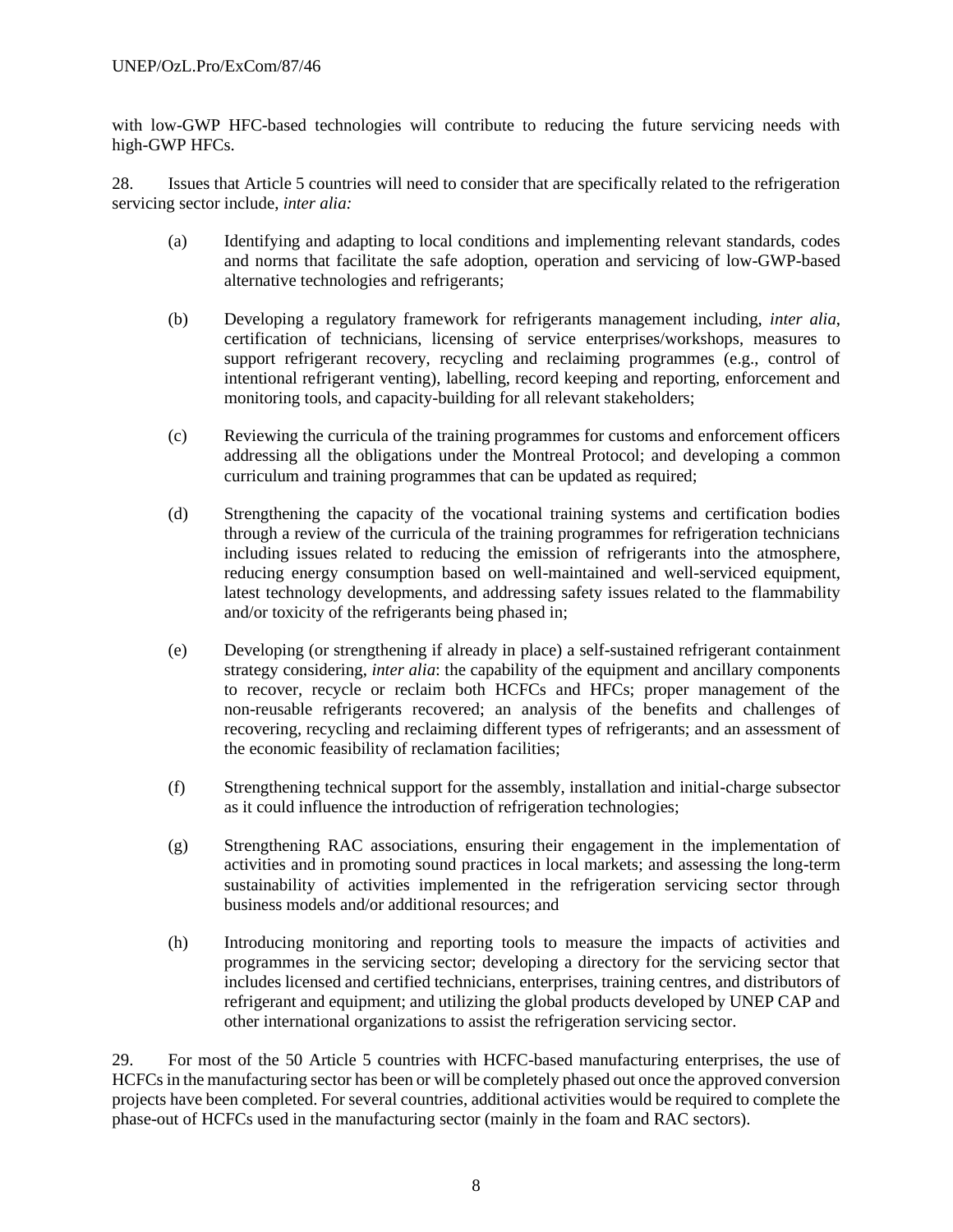30. The extent and the timing of the implementation of HFC investment projects will depend on *inter alia* the need for these conversions to ensure compliance with the Montreal Protocol, the availability of cost-effective alternative technologies in local markets, and the availability of the components (e.g., compressors, heat exchangers, controls) required for the conversion of the manufacturing lines. As some of the HCFC phase-out investment projects are nearing completion, HFC phase-down investment projects could be gradually initiated.

31. Given the broader use of HFCs in the manufacturing sector as compared to HCFCs, it is expected that HFC investment projects will be implemented separately from HCFC investment projects. However, Article 5 countries will need to consider potential opportunities for integrated implementation of investment projects in enterprises that manufacture both HCFC-based and HFC-based equipment/products and wish to convert both technologies, following a sector approach. Investment projects that could be considered include but are not limited to, *inter alia*:

- (a) Conversion of enterprises manufacturing polyurethane foam based on HCFC-141b, HFC-245fa and/or HFC-365mfc/HFC-227ea polyol systems to low-GWP polyol systems currently available for all PU foam applications;
- (b) Conversion of enterprises manufacturing extruded polystyrene foam (XPS) foam applications based on HCFC-22/HCFC-142b and HFC-134a/HFC-152 blowing agents to low-GWP technologies currently available;
- (c) Integration of enterprises manufacturing room and/or commercial AC equipment with production lines based on HCFC-22 and R-410A refrigerants, with the potential of reducing conversion costs associated with *inter alia,* project design; safety if the alternative selected is flammable; components (e.g., compressors and heat exchangers due to economies of scale), and training, certification, verification and commissioning;
- (d) Integration of ongoing conversion of enterprises manufacturing commercial refrigeration with production lines based on HCFC-22 refrigerant with other lines based on HFC-based refrigerants (e.g., HFC-134a and/or R-404A), ensuring the phase-out of both HCFC and HFC, with potential reductions in the conversion costs; and
- (e) Conversion of enterprises manufacturing chillers or using controlled substances in aerosol, solvent and/or fire-fighting applications, on a case-by-case basis, given that the amount of controlled substances used in these sectors is relatively small.

# **PART II FUNDING FOR THE PREPARATION OF HFC PHASE-DOWN PLANS**

32. The funding structure for the preparation of stage I of HFC phase-down plans is based on the funding modalities for the preparation of HPMPs outlined in decisions  $56/16(d)$  and  $71/42(f)$ . Funding was provided separately for the development of the overall HCFC phase-out management plan, including the overarching strategy and the strategy for the phase-out of HCFCs used in the servicing sector (mainly for LVC countries, as the sole sector of HCFC consumption), and for the conversion of manufacturing enterprises (i.e., investment projects). The HCFC consumption baseline was used as a proxy for estimating the funding level required for the preparation of the HPMPs, which proved to be a good indicator during the phase-out of CFCs.<sup>32</sup>

 $32$  A similar approach was taken when analysing the funding requirements for enabling activities as described in document UNEP/OzL.Pro/ExCom/79/49, Draft procedures for Article 5 countries that have HFC consumption baseline years from 2020 to 2022 in accessing additional contributions for enabling activities.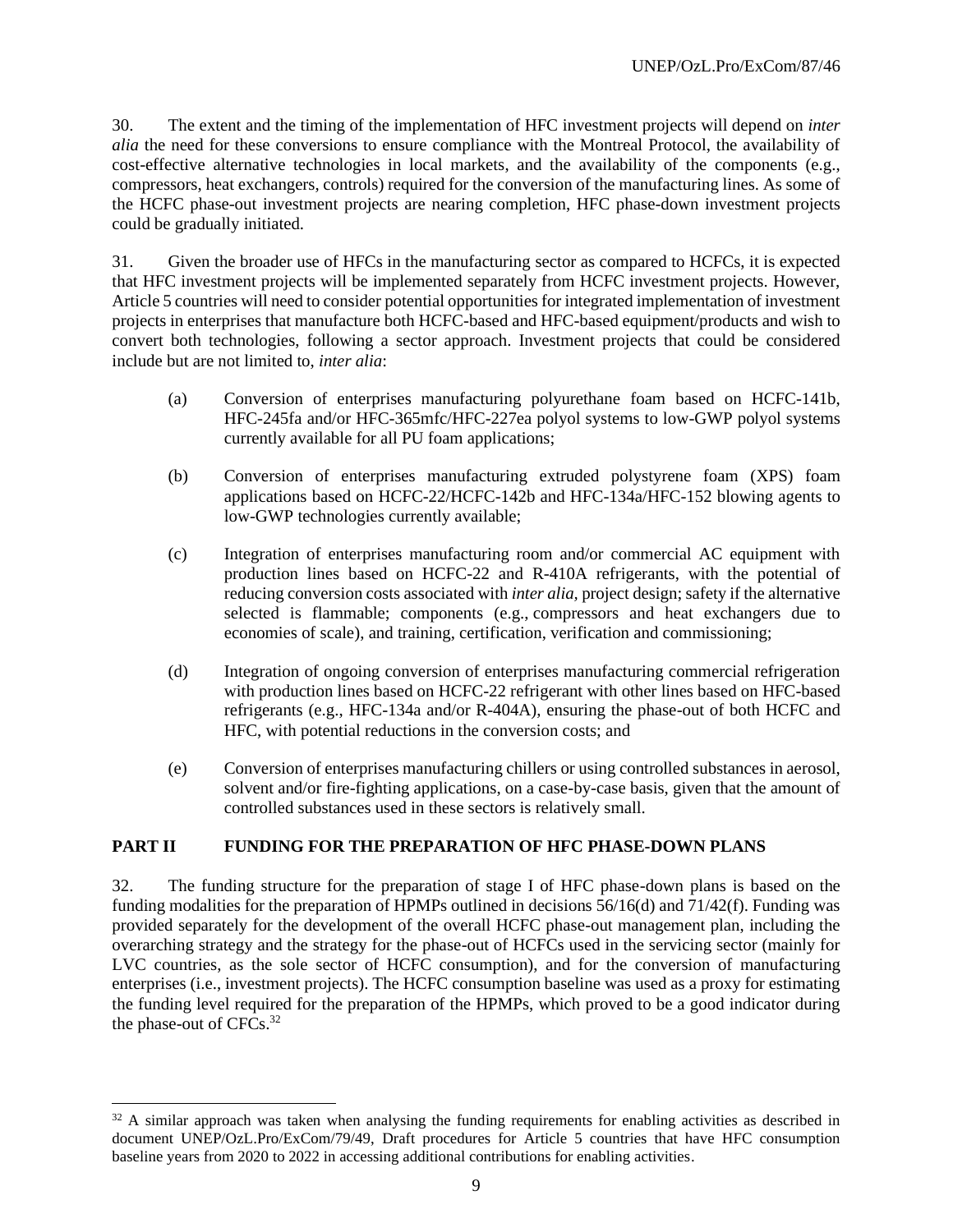33. Based on the above considerations, the funding levels for the preparation of the HPMPs (excluding investment projects) agreed by the Executive Committee were as follows:

- (a) US \$30,000 for countries with zero consumption of HCFCs;
- (b) US \$85,000 for countries with mainly HCFC-22 consumption only in the refrigeration servicing sector or consumption below 6 ODP tonnes/year;
- (c) US \$150,000 for countries with medium consumption, between 6 ODP tonnes/year and 100 ODP tonnes/year; and
- (d) US \$195,000 for countries with consumption higher than 100 ODP tonnes/year.

34. In the absence of HFC baselines (which will be established only in 2023 for Article 5 group 1 countries and in 2027 for Article 5 group 2 countries), the established HCFC baselines provide a fair basis for classifying countries into funding categories for the preparation of HFC phase-down plans. Noting the broad range of the HCFC baselines for consumption that was used for grouping countries for funding the preparation of the HPMPs, the Secretariat considered it relevant to adjust the range of the HCFC baselines that was used for grouping the countries, so that countries with similar consumption levels are grouped together to ensure a more equitable distribution of funding across consumption levels.

35. Taking into account the activities required for the preparation of the overarching strategy for stage I of the HFC phase-down plans as described in Part I of the present document, preparation of the actual HFC phase-down plans will be more complex than the preparation of HPMPs for the following reasons:

- (a) Up to 2030, the majority of Article 5 countries will be implementing concurrently projects and activities for phasing out HCFCs and phasing down HFCs. Therefore, it will be relevant to develop a comprehensive strategy for meeting the Montreal Protocol compliance targets for HCFCs and HFCs, and taking into account the ongoing projects and activities for the phase-out of HCFCs and the new projects and activities to be approved addressing HCFC and HFC consumption;
- (b) The preparation of the full HFC phase-down plan includes a national survey of HFC consumption and production where applicable; determining the HFC baseline for compliance (and eventual starting point for aggregate reductions) is a more complex exercise compared to the HPMPs as these will be established only in future years and unlike HCFCs, countries were not obliged to report HFC consumption data prior to their ratification of the Kigali Amendment; the metrics are in  $CO<sub>2</sub>$ -equivalent tonnes rather than ODP tonnes; there are many more HFCs and HFC-blends being controlled than HCFCs (where the consumption of HCFC-22, HCFC-141b and HCFC-142b represented over 99 per cent of the total consumption of HCFCs, and over 90 Article 5 countries only consumed HCFC-22); there are controlled HFCs and HFC-blends that are being used as alternatives to HCFCs and HFCs; and HFCs are used in several more applications than HCFCs;
- (c) Article 5 countries need to act swiftly to further develop, adapt and enforce relevant legislation and/or regulations and to review of licensing and quota systems for HFCs, as early action will limit the growth in their consumption and production where applicable, and make reductions in HFC consumption sustainable;
- (d) It will be necessary to develop and implement policies to support the selection of alternative technologies taking into consideration enterprises and national requirements and potential impacts to the environment particularly on the climate and energy efficiency,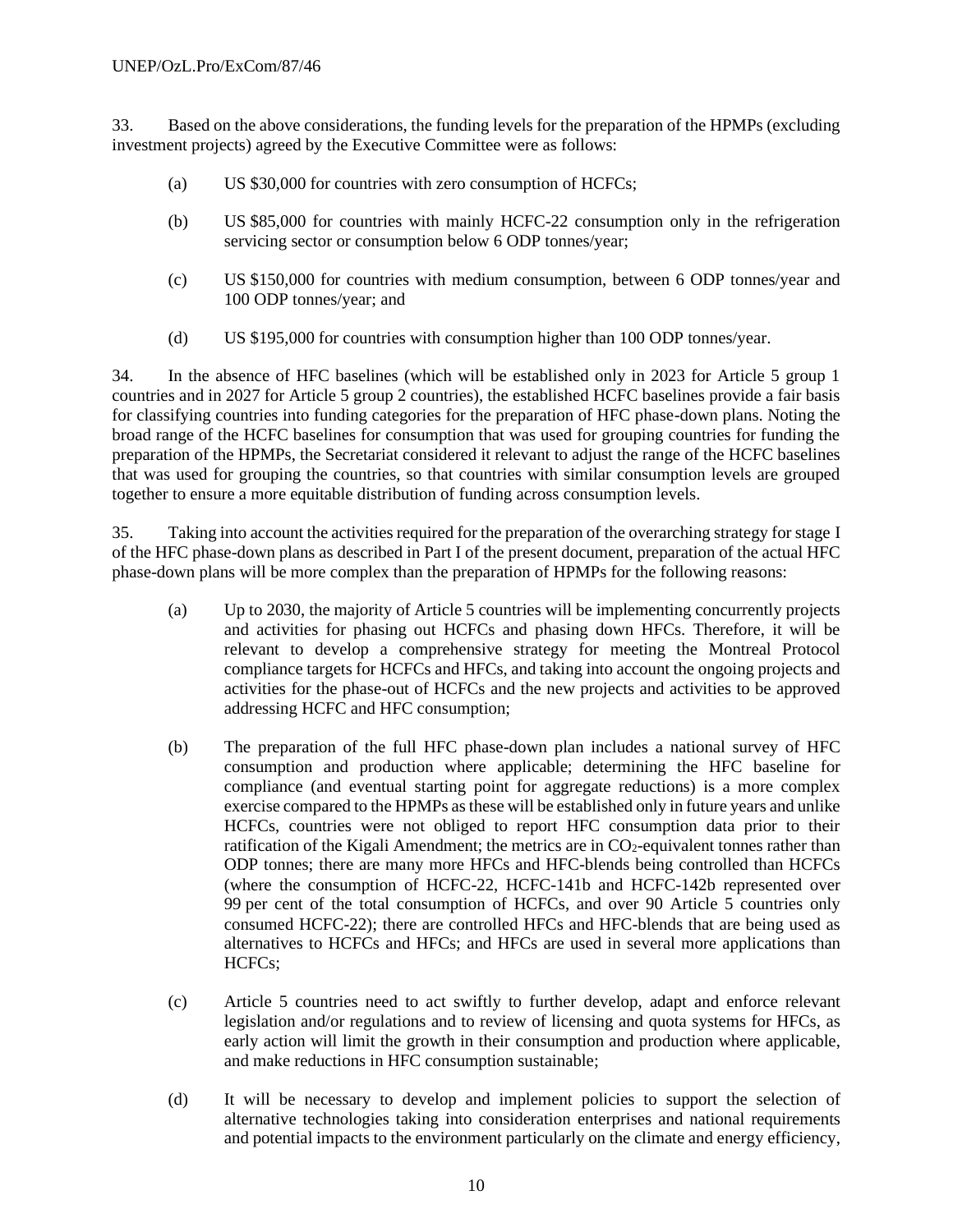noting that there are still a limited number of alternative technologies available for some applications;

- (e) It will be necessary to investigate possible financial incentives and opportunities for co-financing to, *inter alia,* bring additional climate benefits to HFC phase-out as well as the potential for parallel and integrated implementation of HCFC phase-out and HFC phase-down;
- (f) It will be necessary to coordinate with all industry associations to contribute to the HFC phase-down and the concurrent implementation of HPMPs.

36. In determining the funding level that would allow Article 5 countries to prepare the overarching strategy for stage I of the HFC phase-down plans, the Secretariat took into account the experience gained on the implementation of the guidelines agreed for funding the preparation of stage I of the HPMPs, surveys of ODS alternatives, and enabling activities for the phase-down of HFCs, and undertook a bottom up analysis to assess the funding levels of the main activities.

37. Based on the review, the grouping of countries based on their HCFC baselines for compliance was expanded to seven groups; and the level of funding for each grouping of countries was adjusted taking into consideration the complexity of the work and the activities previously funded. Table 1 shows the proposed funding levels for the preparation of the overarching strategy for stage I of the HFC phase-down plans for Article 5 countries.

| Table 1. Funding levels for the preparation of the overarching strategy for stage I of the HFC phase-down |  |
|-----------------------------------------------------------------------------------------------------------|--|
| plans for Article 5 countries                                                                             |  |

| <b>HCFC</b> baseline (ODP tonnes) | <b>Number of countries</b> | Unitary cost (US \$) | Total cost (US \$) |
|-----------------------------------|----------------------------|----------------------|--------------------|
| Below 1                           | 22                         | 100,000              | 2,200,000          |
| l and up to 6                     | 36                         | 130,000              | 4,680,000          |
| Above 6 and up to 20              | 30                         | 170,000              | 5,100,000          |
| Above 20 and up to 100            | 32                         | 190,000              | 6,080,000          |
| Above 100 and up to $1,000*$      | 19                         | 220,000              | 4,180,000          |
| Above $1,000$ and up to $2,000$   |                            | 230,000              | 920,000            |
| Above $2,000$                     |                            | case by case         | n/a                |
| <b>Total</b>                      | 144                        |                      | 23,160,000         |

\*Excluding Singapore, Republic of Korea, and United Arab Emirates, which do not receive funding from the Multilateral Fund.

38. Based on the experience gained and lessons learned during the preparation of the HPMPs, and the results achieved during their implementation so far, the following two elements may be requested by the Executive Committee as prerequisites for approval of funding for stage I of the HFC phase-down plans:

- (a) Confirmation that an enforceable national system of licensing and quotas for HFC imports and, where applicable, production and exports, is in place, and that the system is capable of ensuring the country's compliance with the Montreal Protocol HFC phase-down schedule for the duration of the HFC phase-down agreement, consistent with decision  $63/17$ ;<sup>33</sup> and
- (b) A commitment to limit the growth in HFC consumption through policy and regulatory measures, and through voluntary measures to be described in stage I of the HFC

 $33$  "That, for all submissions from the  $68<sup>th</sup>$  meeting onwards, confirmation has been received from the Government that an enforceable national system of licensing and quotas for HCFC imports and, where applicable, production and exports, is in place, and that the system is capable of ensuring the country's compliance with the Montreal Protocol HCFC phase-out schedule for the duration of this agreement."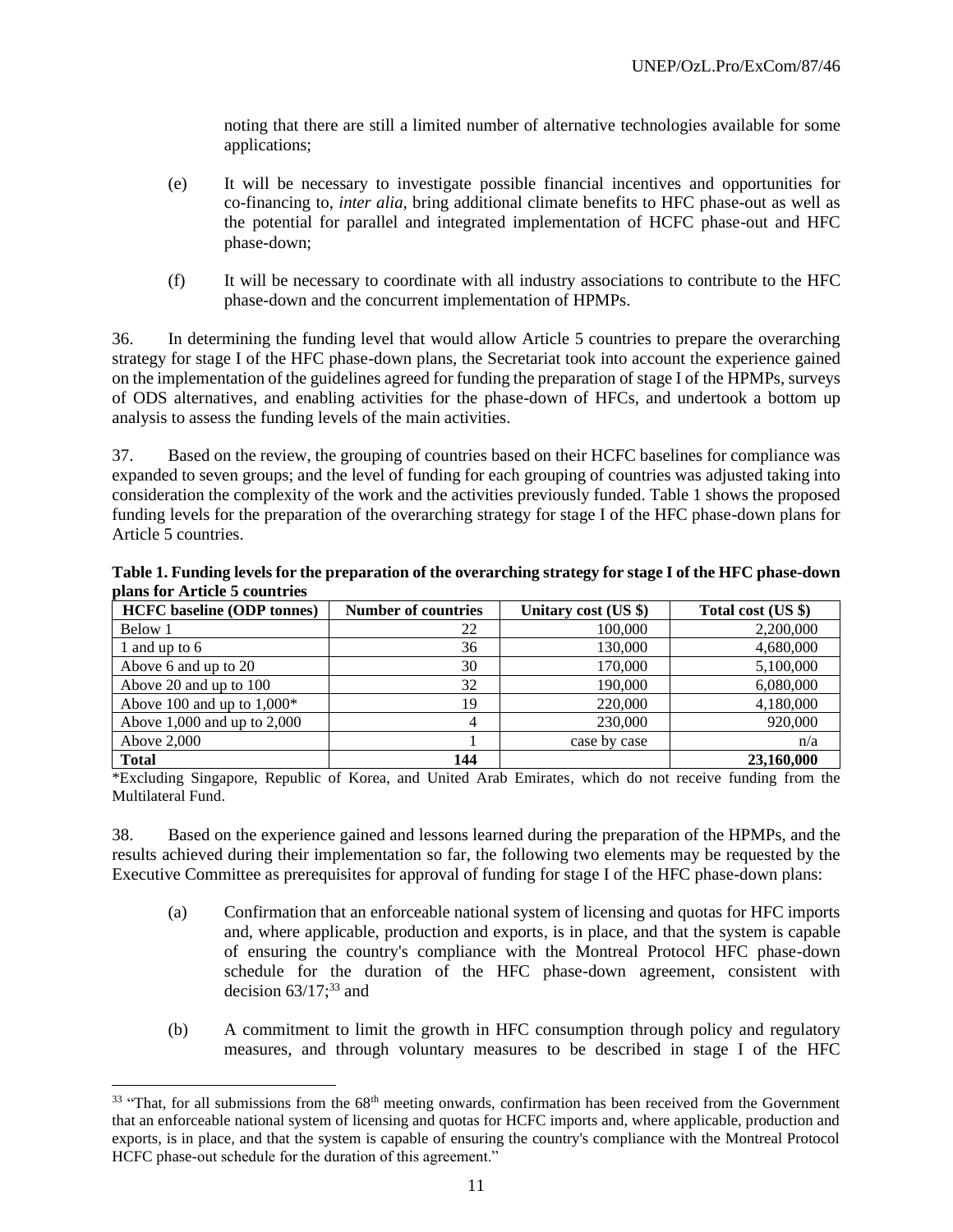phase down plan, when submitted for consideration by the Executive Committee.

39. With regard to funding levels for the preparation of HFC investment projects, the Executive Committee may wish to maintain the funding levels already agreed for HCFC investment projects, in line with decision  $56/16(d)$  and (f), as described below:

- (a) One enterprise to be converted in a manufacturing sector: US \$30,000;
- (b) Two enterprises to be converted in a manufacturing sector: US \$60,000;
- (c) Three to 14 enterprises to be converted in a manufacturing sector: US \$80,000;
- (d) Fifteen or more enterprises to be converted in a manufacturing sector: US \$150,000; and
- (e) To limit the maximum funding provided for the preparation of the investment component for any country according to the table below:

| <b>HCFC</b> baseline (ODP tonnes) | <b>Funding limit (US \$)</b> |
|-----------------------------------|------------------------------|
| Up to $100$                       | 100,000                      |
| $101 - 300$                       | 200,000                      |
| 301-500                           | 250,000                      |
| $501 - 1,000$                     | 300,000                      |
| 1,001 and above                   | 400,000                      |

### **Recommendation**

- 40. The Executive Committee may wish:
	- (a) To note document UNEP/OzL.Pro/ExCom/86/88 on the draft guidelines for the preparation of HFC phase-down plans for Article 5 countries;
	- (b) To include in the funding for the preparation of an overarching strategy for stage I of the HFC phase-down assistance for:
		- (i) The development of legislation, policies and regulations as required to extend the existing operational import/export licensing and quota systems to controlled substances under Annex F (HFCs) of the Montreal Protocol, and to ensure limits on growth or reductions in HFC consumption that were sustained over time;
		- (ii) The carrying out of a survey of HFC consumption and their sectoral distribution, and comprehensive surveys of enterprises in the manufacturing and servicing sectors, with analysis of the data to estimate the HFC baselines for compliance;
		- (iii) The development and finalization of the overarching strategy for stage I of the HFC phase-down plan to address the freeze and 10 per cent reduction in HFC consumption;
		- (iv) The development of a strategy and plan of action related to the refrigeration servicing sector particularly for those Article 5 countries where the majority of the HFC consumption is in this sector;
	- (c) To provide funding for the elements described in sub-paragraph  $(b)(i)$  to  $(iv)$  above as specified in the table below, based on the country's HCFC consumption baseline: